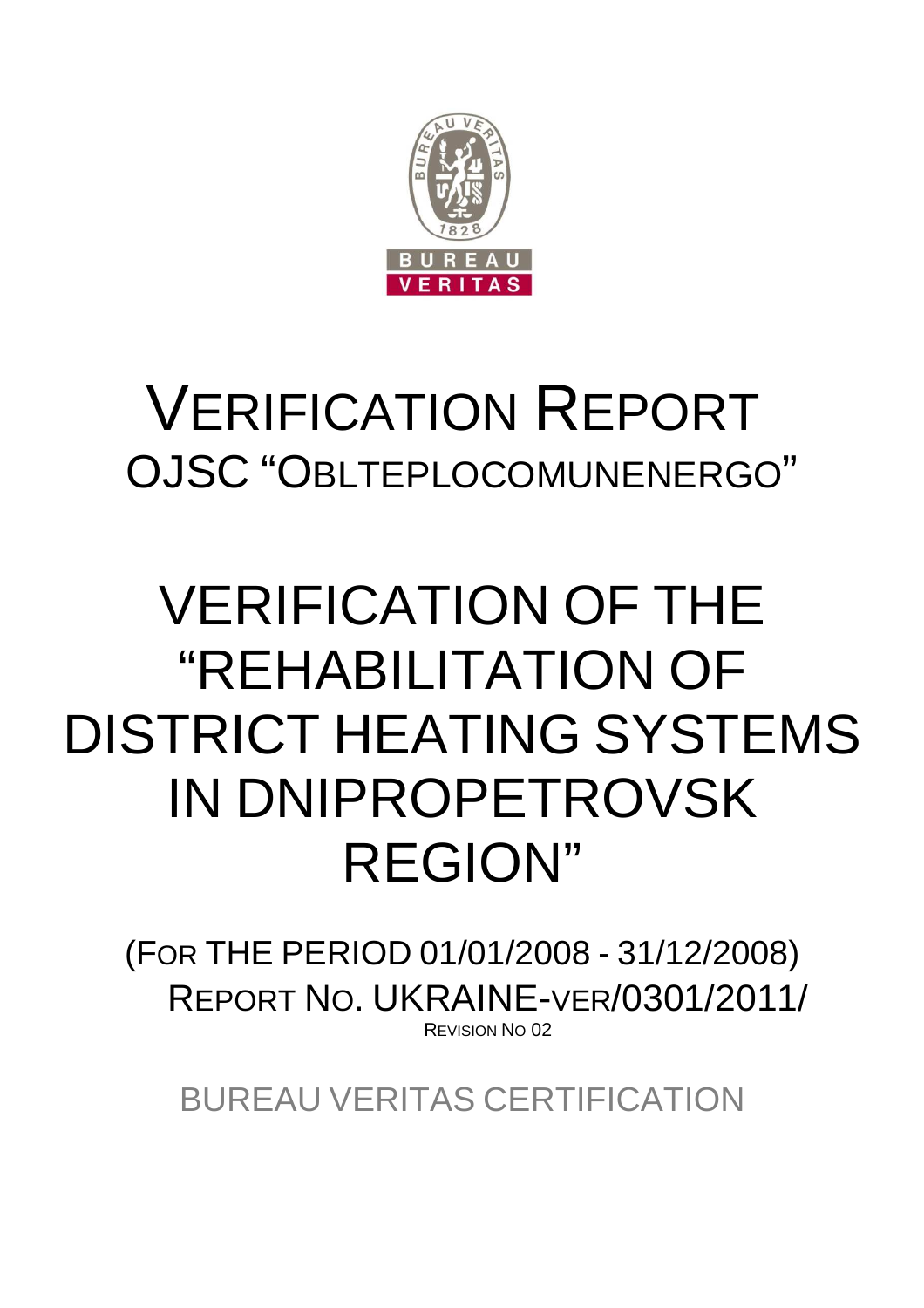VERIFICATION REPORT "REHABILITATION OF DISTRICT HEATING SYSTEMS IN DNIPROPETROVSK REGION"



| 29/08/2011<br>Client:                                                                                                                                                      | Organizational unit:                                                                                                                                                                                                                                                                                                                                                                                                                                                                                                                                                                                                                                                                                                                                                                                                                                                                                                                                                                                                                                                                                                                                                                                                                                                                                                                                                                                                                                                                                                                                                                                                                                                                                                                                                                                                                                                                                                                                             |
|----------------------------------------------------------------------------------------------------------------------------------------------------------------------------|------------------------------------------------------------------------------------------------------------------------------------------------------------------------------------------------------------------------------------------------------------------------------------------------------------------------------------------------------------------------------------------------------------------------------------------------------------------------------------------------------------------------------------------------------------------------------------------------------------------------------------------------------------------------------------------------------------------------------------------------------------------------------------------------------------------------------------------------------------------------------------------------------------------------------------------------------------------------------------------------------------------------------------------------------------------------------------------------------------------------------------------------------------------------------------------------------------------------------------------------------------------------------------------------------------------------------------------------------------------------------------------------------------------------------------------------------------------------------------------------------------------------------------------------------------------------------------------------------------------------------------------------------------------------------------------------------------------------------------------------------------------------------------------------------------------------------------------------------------------------------------------------------------------------------------------------------------------|
|                                                                                                                                                                            | <b>Bureau Veritas Certification Holding SAS</b>                                                                                                                                                                                                                                                                                                                                                                                                                                                                                                                                                                                                                                                                                                                                                                                                                                                                                                                                                                                                                                                                                                                                                                                                                                                                                                                                                                                                                                                                                                                                                                                                                                                                                                                                                                                                                                                                                                                  |
| OJSC "Oblteplokomunenergo"                                                                                                                                                 | Client ref.:<br>Barbarov lu. A.                                                                                                                                                                                                                                                                                                                                                                                                                                                                                                                                                                                                                                                                                                                                                                                                                                                                                                                                                                                                                                                                                                                                                                                                                                                                                                                                                                                                                                                                                                                                                                                                                                                                                                                                                                                                                                                                                                                                  |
| Summarv:<br>JI Supervisory Committee, as well as the host country criteria.<br>Actions Requests (CR, CAR and FAR), presented in Appendix A.<br>01/01/2008 till 31/12/2008. | Bureau Veritas Certification by the order of OJSC "Oblteplokomunenergo" has made the sixth periodic<br>verification of the "Rehabilitation of District Heating Systems in Dnipropetrovsk Region" project located in<br>Dnipropetrovsk Region, Ukraine, which applied the JI specific approach, on the basis of UNFCCC criteria for<br>the JI, as well as criteria given to provide for consistent project operations, monitoring and reporting. UNFCCC<br>criteria refer to Article 6 of the Kyoto Protocol, the JI rules and modalities and the subsequent decisions by the<br>The verification scope is defined as a periodic independent review and ex post determination by the Accredited<br>Independent Entity of the monitored reductions in GHG emissions during defined verification period, and<br>consisted of the following three phases: i) desk review of the project design and the baseline and monitoring<br>plan; ii) follow-up interviews with project stakeholders; iii) resolution of outstanding issues and the issuance of<br>the final verification report and opinion. The overall verification, from Contract Review to Verification Report &<br>Opinion, was conducted using Bureau Veritas Certification internal procedures.<br>The first output of the verification process is a list of Clarification, Corrective Actions Requests, Forward<br>In summary, Bureau Veritas Certification confirms that the project is implemented as planned and described in<br>approved project design documents. Installed equipment being essential for generating emission reduction<br>runs reliably and is calibrated appropriately. The monitoring system is in place and the project is generating<br>GHG emission reductions. The GHG emission reduction is calculated accurately and without material errors,<br>omissions, or misstatements. The ERUs issued totalize 229712 tons of CO <sub>2</sub> eq for the monitoring period from |
|                                                                                                                                                                            |                                                                                                                                                                                                                                                                                                                                                                                                                                                                                                                                                                                                                                                                                                                                                                                                                                                                                                                                                                                                                                                                                                                                                                                                                                                                                                                                                                                                                                                                                                                                                                                                                                                                                                                                                                                                                                                                                                                                                                  |
|                                                                                                                                                                            | Our opinion relates to the project's GHG emissions and resulting GHG emission reductions reported and<br>related to the approved project baseline and monitoring, and its associated documents.                                                                                                                                                                                                                                                                                                                                                                                                                                                                                                                                                                                                                                                                                                                                                                                                                                                                                                                                                                                                                                                                                                                                                                                                                                                                                                                                                                                                                                                                                                                                                                                                                                                                                                                                                                  |
| Report No.:<br>Subject Group:<br>UKRAINE-ver/0301/2011<br>JI                                                                                                               |                                                                                                                                                                                                                                                                                                                                                                                                                                                                                                                                                                                                                                                                                                                                                                                                                                                                                                                                                                                                                                                                                                                                                                                                                                                                                                                                                                                                                                                                                                                                                                                                                                                                                                                                                                                                                                                                                                                                                                  |
| Project title:<br>"Rehabilitation of District<br>Heating<br>Dnipropetrovsk Region"                                                                                         | Systems<br>in                                                                                                                                                                                                                                                                                                                                                                                                                                                                                                                                                                                                                                                                                                                                                                                                                                                                                                                                                                                                                                                                                                                                                                                                                                                                                                                                                                                                                                                                                                                                                                                                                                                                                                                                                                                                                                                                                                                                                    |
| Work carried out by:                                                                                                                                                       |                                                                                                                                                                                                                                                                                                                                                                                                                                                                                                                                                                                                                                                                                                                                                                                                                                                                                                                                                                                                                                                                                                                                                                                                                                                                                                                                                                                                                                                                                                                                                                                                                                                                                                                                                                                                                                                                                                                                                                  |
| Igor Kachan - Team Leader, Lead Verifier Wall<br>Alexey Dzhafarov - Team Member, Verifier                                                                                  |                                                                                                                                                                                                                                                                                                                                                                                                                                                                                                                                                                                                                                                                                                                                                                                                                                                                                                                                                                                                                                                                                                                                                                                                                                                                                                                                                                                                                                                                                                                                                                                                                                                                                                                                                                                                                                                                                                                                                                  |
|                                                                                                                                                                            |                                                                                                                                                                                                                                                                                                                                                                                                                                                                                                                                                                                                                                                                                                                                                                                                                                                                                                                                                                                                                                                                                                                                                                                                                                                                                                                                                                                                                                                                                                                                                                                                                                                                                                                                                                                                                                                                                                                                                                  |
| Work reviewed by:<br>Ivan Sokolov - Internal Technical Reviewer                                                                                                            | $\boxtimes$<br>No distribution without permission from the<br>reau Veritas Certification<br>Client or responsible organizational unit                                                                                                                                                                                                                                                                                                                                                                                                                                                                                                                                                                                                                                                                                                                                                                                                                                                                                                                                                                                                                                                                                                                                                                                                                                                                                                                                                                                                                                                                                                                                                                                                                                                                                                                                                                                                                            |
| Work approved by:                                                                                                                                                          |                                                                                                                                                                                                                                                                                                                                                                                                                                                                                                                                                                                                                                                                                                                                                                                                                                                                                                                                                                                                                                                                                                                                                                                                                                                                                                                                                                                                                                                                                                                                                                                                                                                                                                                                                                                                                                                                                                                                                                  |
| Flavio Gomes - Operational Manager                                                                                                                                         | <b>Molding SAS</b><br>Limited distribution<br>$20 - 10$                                                                                                                                                                                                                                                                                                                                                                                                                                                                                                                                                                                                                                                                                                                                                                                                                                                                                                                                                                                                                                                                                                                                                                                                                                                                                                                                                                                                                                                                                                                                                                                                                                                                                                                                                                                                                                                                                                          |

1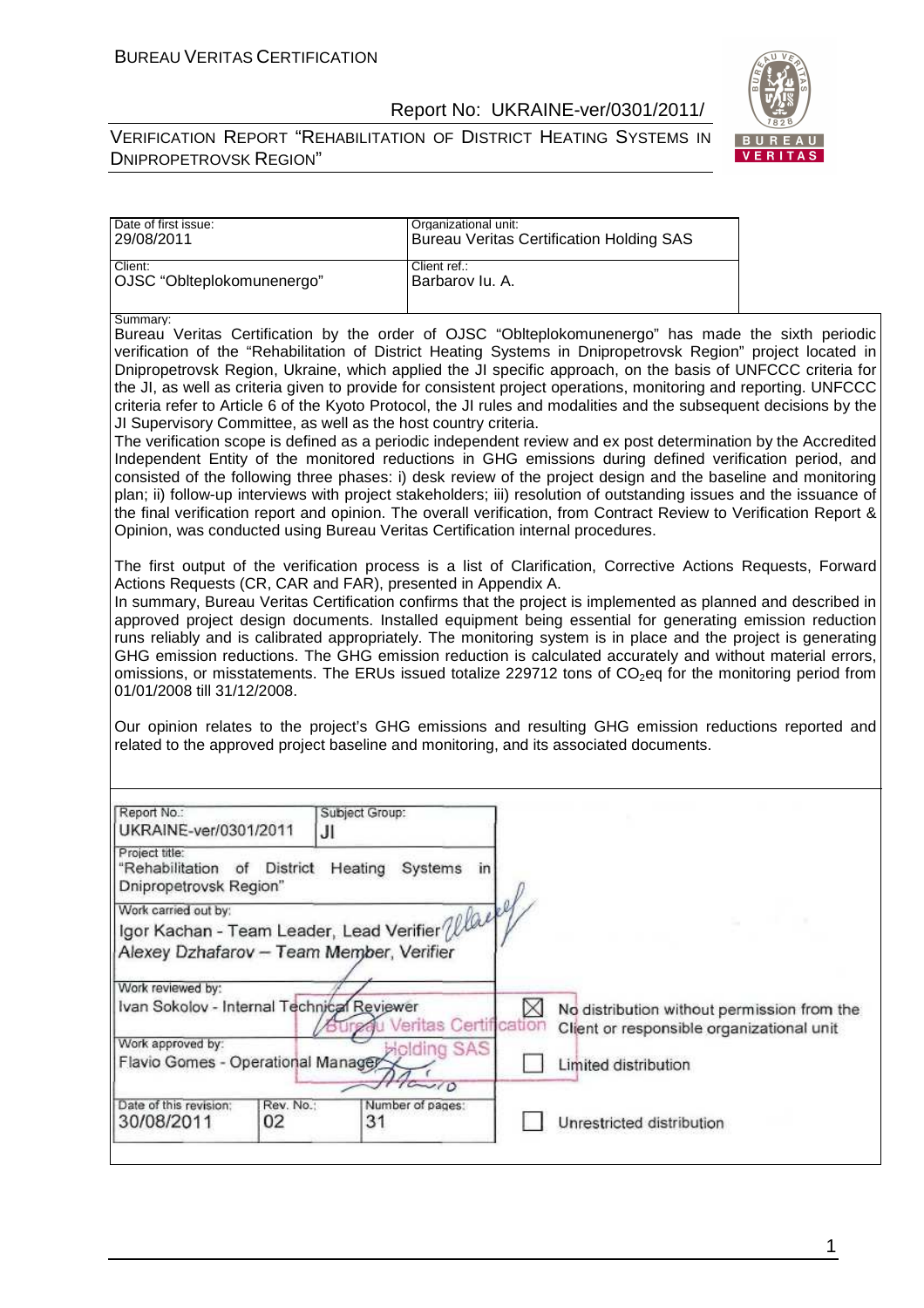VERIFICATION REPORT "REHABILITATION OF DISTRICT HEATING SYSTEMS IN DNIPROPETROVSK REGION"



### **Abbreviations**

- AIE Accredited Independent Entity
- CAR Corrective Action Request
- CL Clarification Request
- CO<sub>2</sub> Carbon Dioxide
- ERU Emission Reduction Unit
- GHG Green House Gas(es)
- I Interview
- IETA International Emissions Trading Association
- JI Joint Implementation
- MoV Means of Verification
- NGO Non Governmental Organization
- PCF Prototype Carbon Fund
- PDD Project Design Document
- UNFCCC United Nations Framework Convention on Climate Change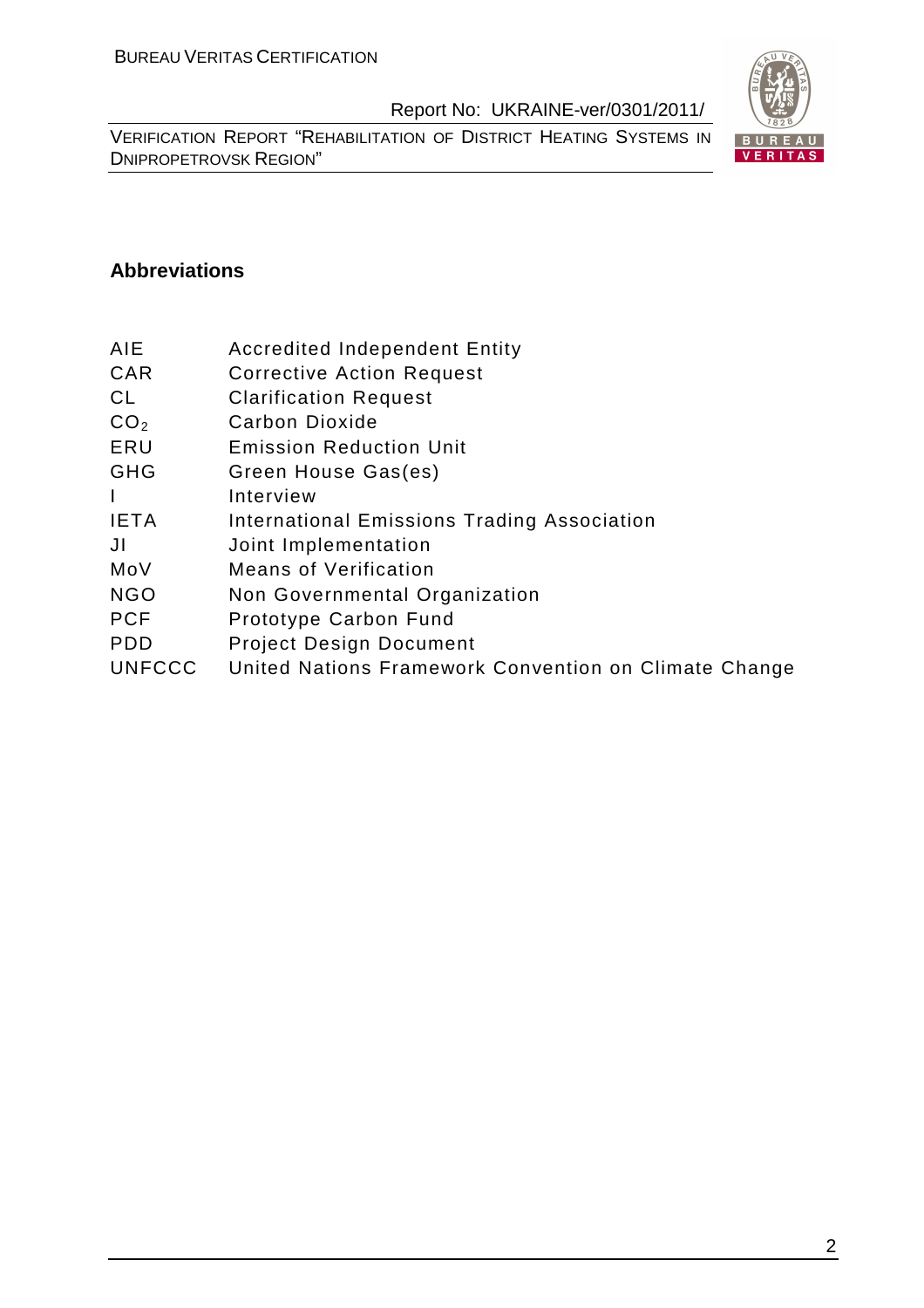VERIFICATION REPORT "REHABILITATION OF DISTRICT HEATING SYSTEMS IN DNIPROPETROVSK REGION"

## **Table of Contents Page 2014**

| $\mathbf{1}$   |                                                                              |                |
|----------------|------------------------------------------------------------------------------|----------------|
| 1.1            | Objective                                                                    | $\overline{4}$ |
| 1.2            | Scope                                                                        | $\overline{4}$ |
| 1.3            | <b>Verification Team</b>                                                     | 5              |
| $\overline{2}$ |                                                                              |                |
| 2.1            | <b>Review of Documents</b>                                                   | 5              |
| 2.2            | Follow-up Interviews                                                         | 6              |
| 2.3            | Resolution of Clarification, Corrective and Forward Action<br>Requests       | $\overline{7}$ |
| 3              |                                                                              |                |
| 3.1            | Remaining issues and FARs from previous verifications                        | 8              |
| 3.2            | Project approval by Parties involved (90-91)                                 | 8              |
| 3.3            | Project implementation (92-93)                                               | 8              |
| 3.4            | Compliance of the monitoring plan with the monitoring<br>methodology (94-98) | 9              |
| 3.5            | Revision of monitoring plan (99-100)                                         | 10             |
| 3.6            | Data management (101)                                                        | 10             |
| 3.7            | Verification regarding programmes of activities (102-110)                    | 11             |
| 4              |                                                                              |                |
| 5              |                                                                              |                |
|                |                                                                              |                |

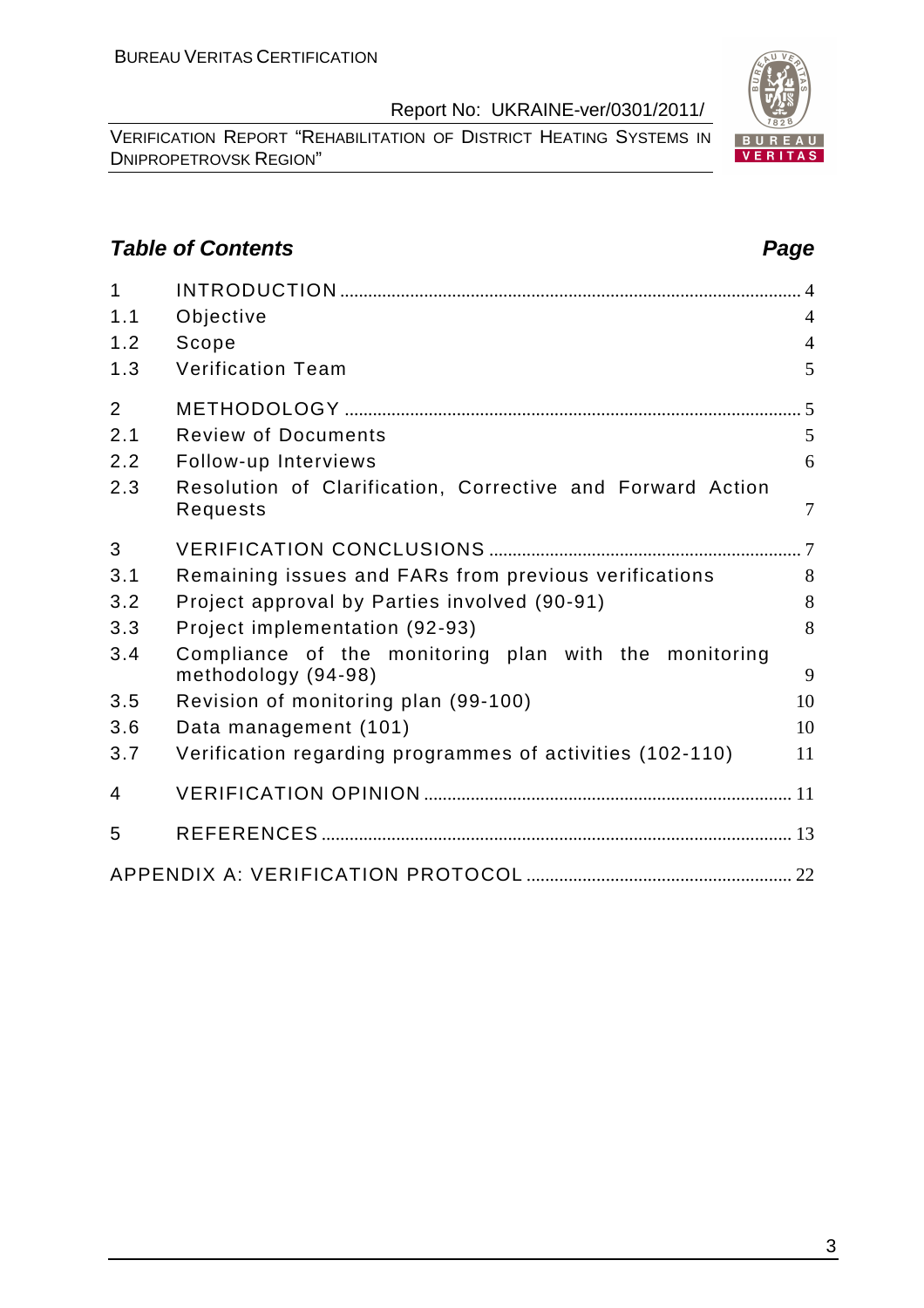VERIFICATION REPORT "REHABILITATION OF DISTRICT HEATING SYSTEMS IN DNIPROPETROVSK REGION"



## **1 INTRODUCTION**

OJSC "Oblteplokomunenergo" has commissioned Bureau Veritas Certification to verify the emission reductions by its JI project "Rehabilitation of District Heating Systems in Dnipropetrovsk Region" (hereafter called "the project") located in Dnipropetrovsk Region, Ukraine. Reference Number UA1000254.

This report summarizes the findings of the verification of the project, performed on the basis of UNFCCC criteria, as well as criteria given to provide for consistent project operations, monitoring and reporting.

## **1.1 Objective**

Verification is the periodic independent review and ex post determination by the Accredited Independent Entity of the monitored reductions in GHG emissions during defined verification period.

The objective of verification can be divided in Initial Verification and Periodic Verification.

UNFCCC criteria refer to Article 6 of the Kyoto Protocol, the JI rules and modalities and the subsequent decisions by the JI Supervisory Committee, as well as the host country criteria.

## **1.2 Scope**

The verification scope is defined as an independent and objective review and ex post determination by the AIE of the monitored reductions in GHG emissions. The verification is based on the submitted monitoring report and the determinated project design document, including the project's baseline study and monitoring plan and other relevant documents. The information in these documents is reviewed against Kyoto Protocol requirements, UNFCCC rules and associated interpretations.

The verification is not meant to provide any consulting towards the Client. However, stated requests for clarifications and/or corrective actions may provide input for improvement of the project monitoring towards reductions in the GHG emissions.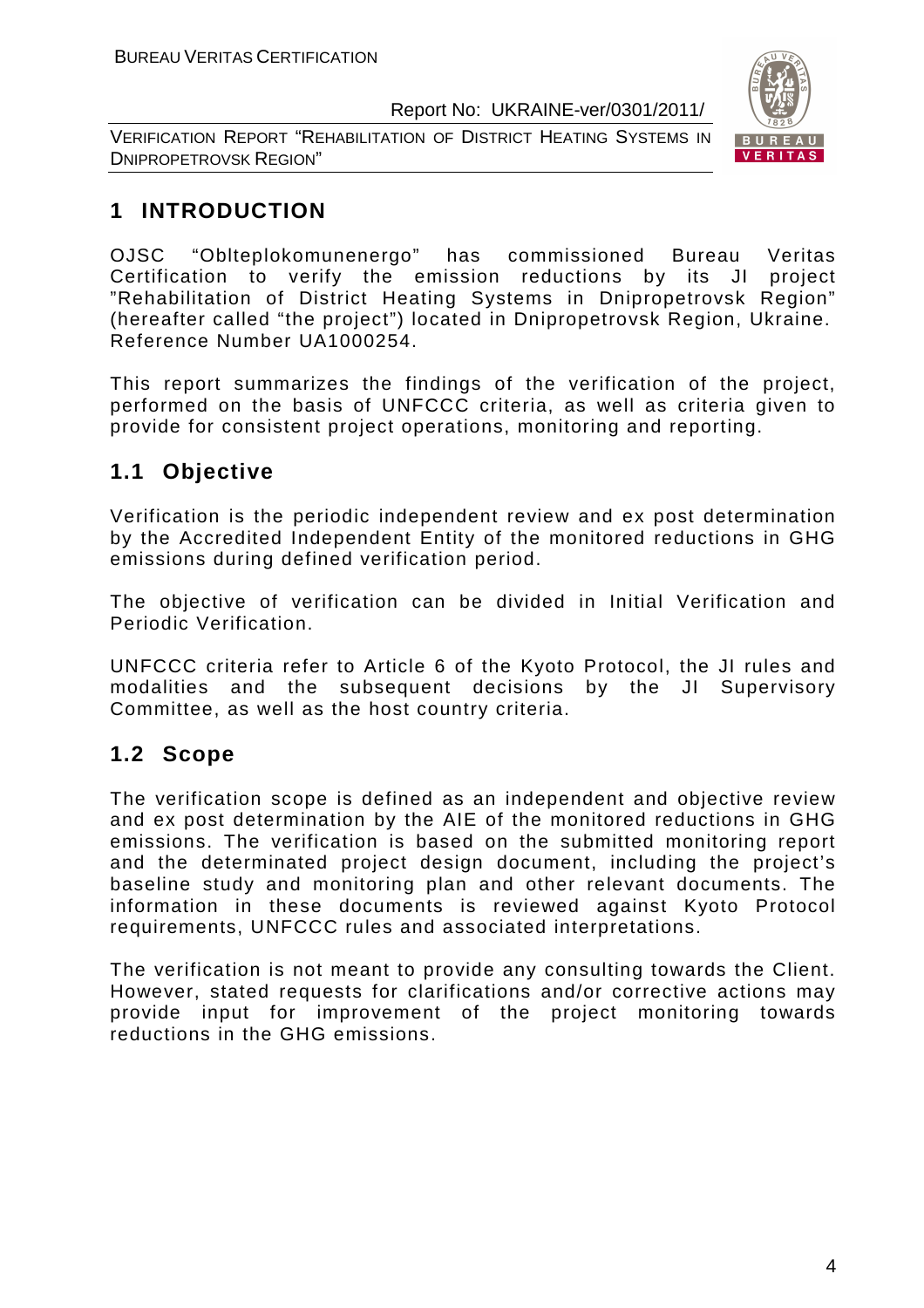VERIFICATION REPORT "REHABILITATION OF DISTRICT HEATING SYSTEMS IN DNIPROPETROVSK REGION"



## **1.3 Verification Team**

The verification team consists of the following personnel:

Igor Kachan Bureau Veritas Certification, Team Leader, Climate Change Lead Verifier

Alexey Dzhafarov

Bureau Veritas Certification, Team Member, Climate Change Verifier This verification report was reviewed by: Ivan Sokolov

Bureau Veritas Certification, Internal Technical Reviewer

## **2 METHODOLOGY**

The overall verification, from Contract Review to Verification Report & Opinion, was conducted using Bureau Veritas Certification internal procedures.

In order to ensure transparency, a verification protocol was customized for the project, according to the version 01.1 of the Joint Implementation Determination and Verification Manual, issued by the Joint Implementation Supervisory Committee at its 19 meeting on 04/12/2009. The protocol shows, in a transparent manner, criteria (requirements), means of verification and the results from verifying the identified criteria. The verification protocol serves the following purposes:

- It organizes, details and clarifies the requirements a JI project is expected to meet;
- It ensures a transparent verification process where the verifier will document how a particular requirement has been verified and the result of the verification.

The completed verification protocol is enclosed in Appendix A to this report.

## **2.1 Review of Documents**

The Monitoring Report (MR) for the JI project «Rehabilitation of District Heating Systems in Dnipropetrovsk Region" #06 version 01 dated 29/07/2011 submitted by OJSC "Oblteplokomunenergo" and additional background documents related to the project design and baseline, i.e. country Law, PDD, Guidance on criteria for baseline setting and monitoring, Host party criteria, Kyoto Protocol, Clarifications on Verification Requirements to be Checked by an Accredited Independent Entity were reviewed.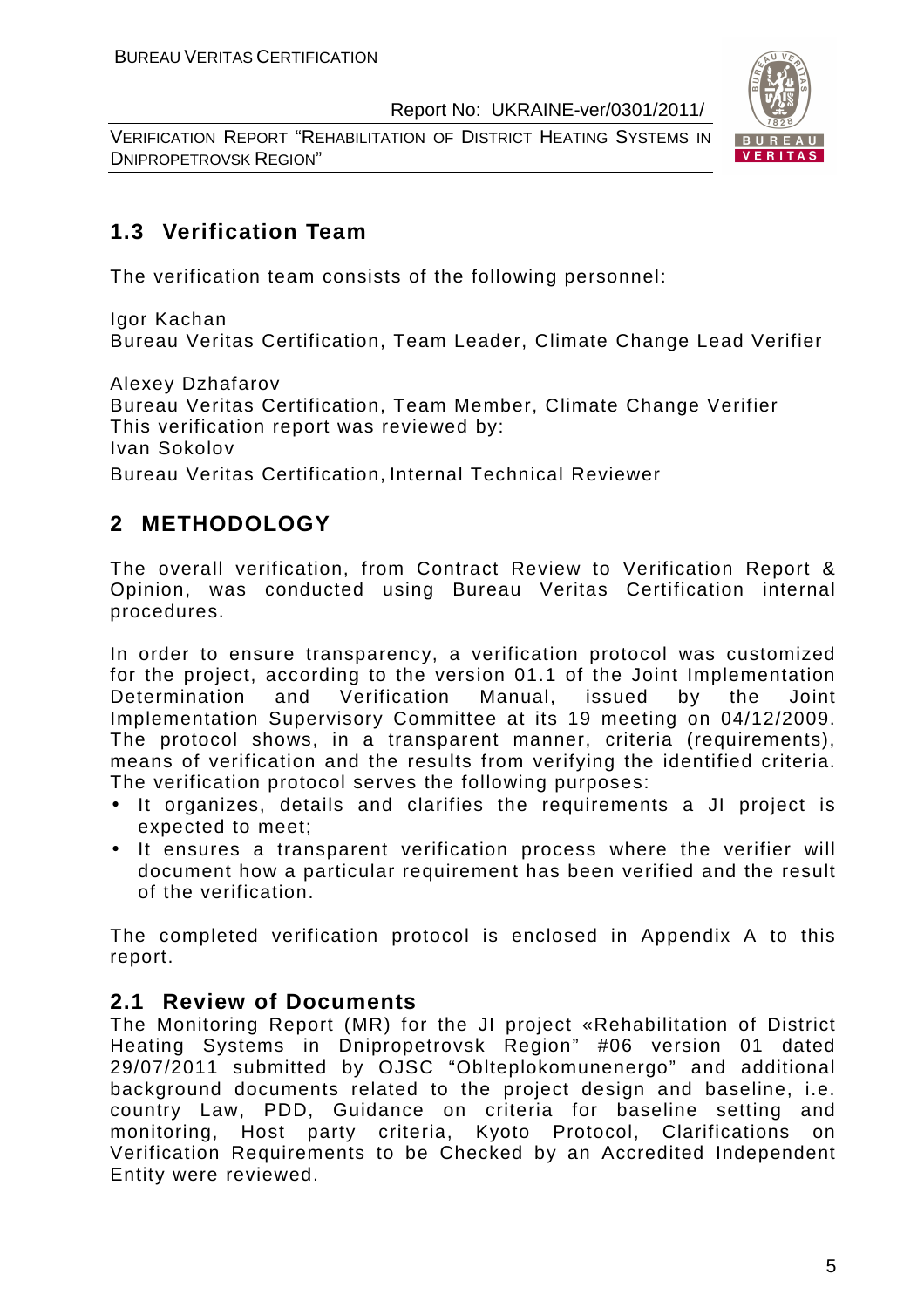VERIFICATION REPORT "REHABILITATION OF DISTRICT HEATING SYSTEMS IN DNIPROPETROVSK REGION"



To address Bureau Veritas Certification further corrective action and clarification requests, the project participants revised the MR and resubmitted it on 26/08/2011 as version 02.

The verification findings presented in this report relate to the Monitoring Reports versions 01 and 02 and project as described in the determined PDD.

## **2.2 Follow-up Interviews**

On 04/08/2011 Bureau Veritas Certification performed on-site interviews with project stakeholders to confirm selected information and to resolve issues identified in the document review. MEHSN "Kryvorizhteplomerezha" and Institute of Engineering Ecology were interviewed (see References). The main topics of the interviews are summarized in Table 1.

| Interviewed organization                | <b>Interview topics</b>                                                                                                                                                                                                                                                        |
|-----------------------------------------|--------------------------------------------------------------------------------------------------------------------------------------------------------------------------------------------------------------------------------------------------------------------------------|
| <b>MEHSN</b><br>"Kryvorizhteplomerezha" | • Project implementation status<br>• Organizational structure<br>• Responsibilities and authorities<br>. Roles and responsibilities for<br>data<br>collection and processing<br>• Personnel training<br>• Installation of equipment<br>• Data logging, archiving and reporting |
|                                         | • Internal audits and check-ups<br>• Quality management procedures<br>and<br>technology<br>• Metering record keeping<br>system,<br>database                                                                                                                                    |
|                                         | • Control of metering equipment<br>• Cross-check of the information provided<br>in the MR with other sources                                                                                                                                                                   |
| Institute of Engineering<br>Ecology     | • Monitoring plan<br>• Monitoring report<br>• Deviations from PDD<br>• ERUs calculation model                                                                                                                                                                                  |

#### **Table 1 Interview topics**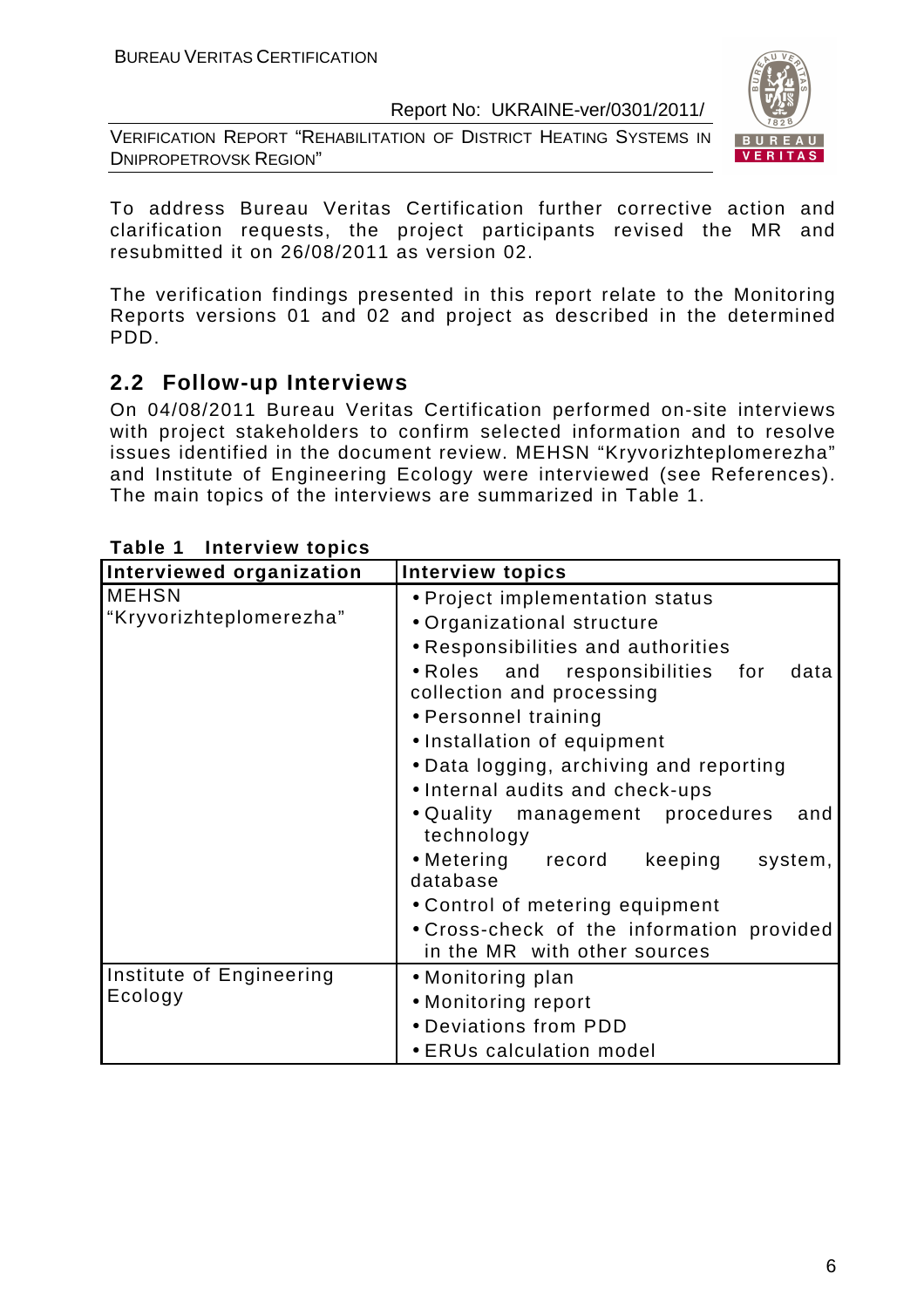VERIFICATION REPORT "REHABILITATION OF DISTRICT HEATING SYSTEMS IN DNIPROPETROVSK REGION"



## **2.3 Resolution of Clarification, Corrective and Forward Action Requests**

The objective of this phase of the verification is to raise the requests for corrective actions and clarification and any other outstanding issues that needed to be clarified for Bureau Veritas Certification positive conclusion on the GHG emission reduction calculation.

If the Verification Team, in assessing the monitoring reports and supporting documents, identifies issues that need to be corrected, clarified or improved with regard to the monitoring requirements, it should raise these issues and inform the project participants of these issues in the form of:

(a) Corrective action request (CAR), requesting the project participants to correct a mistake that is not in accordance with the monitoring plan;

(b) Clarification request (CL), requesting the project participants to provide additional information for the AIE to assess compliance with the monitoring plan;

(c) Forward action request (FAR), informing the project participants of an issue, relating to the monitoring that needs to be reviewed during the next verification period.

To guarantee the transparency of the verification process, the concerns raised are documented in more detail in the verification protocol in Appendix A.

## **3 VERIFICATION CONCLUSIONS**

In the following sections, the conclusions of the verification are stated.

The findings from the desk review of the original monitoring documents and the findings from interviews during the follow up visit are described in the Verification Protocol in Appendix A.

The Clarification, Corrective and Forward Action Requests are stated, where applicable, in the following sections and are further documented in the Verification Protocol in Appendix A. The verification of the Project resulted in 4 Corrective Action Requests, 1 Clarification Requests, and 1 Forward Action Request.

The number between brackets at the end of each section corresponds to the DVM paragraph.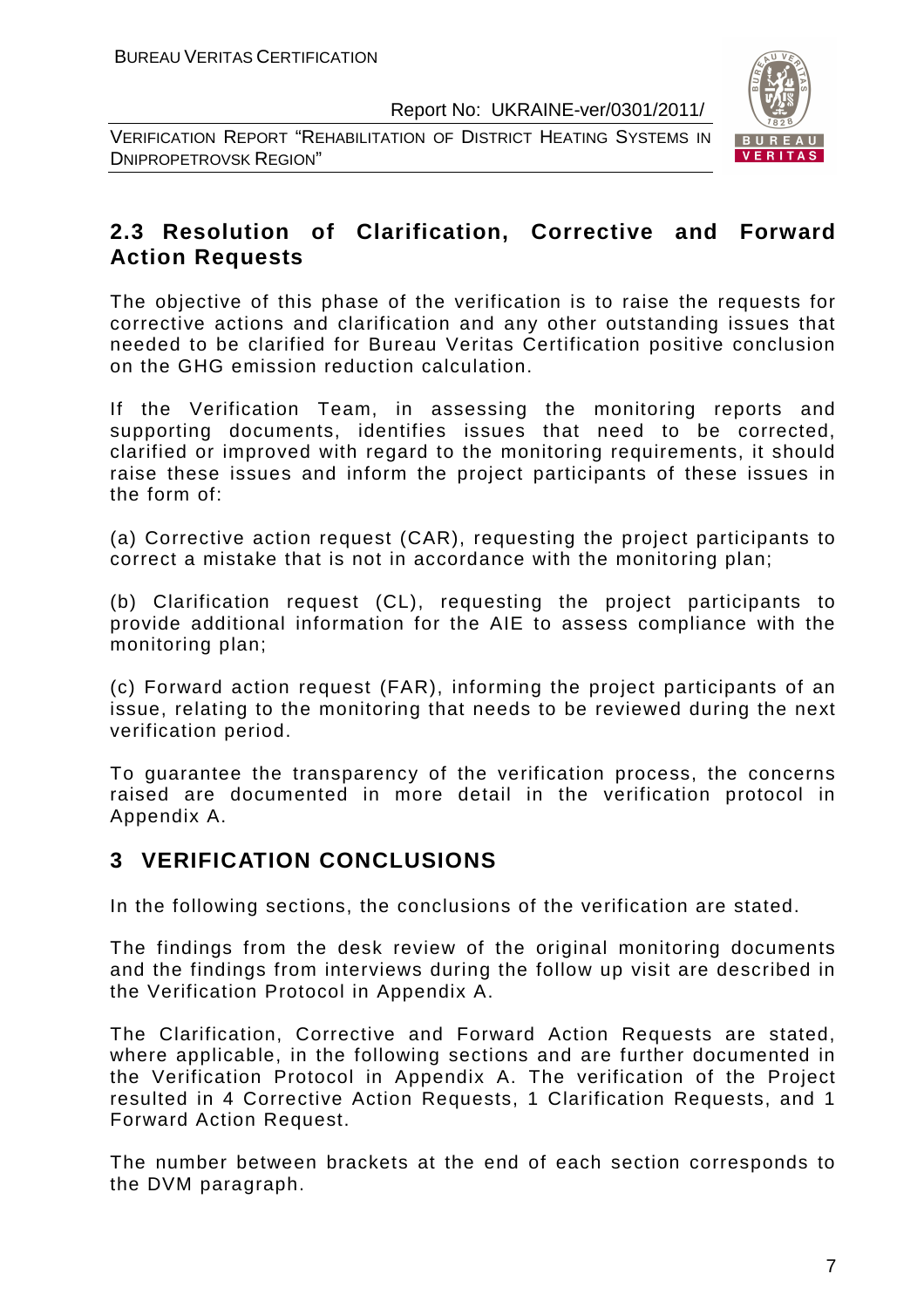VERIFICATION REPORT "REHABILITATION OF DISTRICT HEATING SYSTEMS IN DNIPROPETROVSK REGION"



## **3.1 Remaining issues and FARs from previous verifications**

During the determination process FAR was issued. FAR concerns issuing the order, which indicates that the monitoring data necessary for verification will be stored till the end of the crediting period and additionally for two years after the last ERUs transfer. This issue was closed by the relevant Order #14a dated 04/10/2010 on appointment of the responsible person and establishment of the period on documentation storage. JSC "Oblteplocomunenergo" is responsible for data collection and storage.

## **3.2 Project approval by Parties involved (90-91)**

Written project approvals by Switzerland and Ukraine have been issued by the DFPs of those Parties when submitting the first verification report for publication in accordance with paragraph 38 of the JI guidelines. (They are listed among Category 1 Documents in the Reference section of this report).

The abovementioned written approvals are unconditional.

## **3.3 Project implementation (92-93)**

It was assessed by Bureau Veritas verification team during the site visit that the project has been implemented in accordance with the PDD regarding which the determination has been deemed final.

Implementation of the rehabilitation of boiler-houses and heating systems has been realized according to the project plan. During the monitoring period the following measures were implemented: boiler equipment rehabilitation (replacement and rehabilitation of boilers, burners, etc.), network rehabilitation (replacement and rehabilitation of pipes, heat supply stations, heat exchangers, etc.), installation of heat utilizes, implementation of electricity saving measures (installation of frequency controllers, replacement of pumps, etc.), construction of quarter gas boiler-houses.

In several cases replacement of network pipes with different (from planned before) diameters takes place. At the same time, this has not influenced the original monitoring plan and the project operation.

Outstanding issues related to the Project implementation, project participants` response and BV Certification's conclusion are described in the Appendix A (see CAR 02).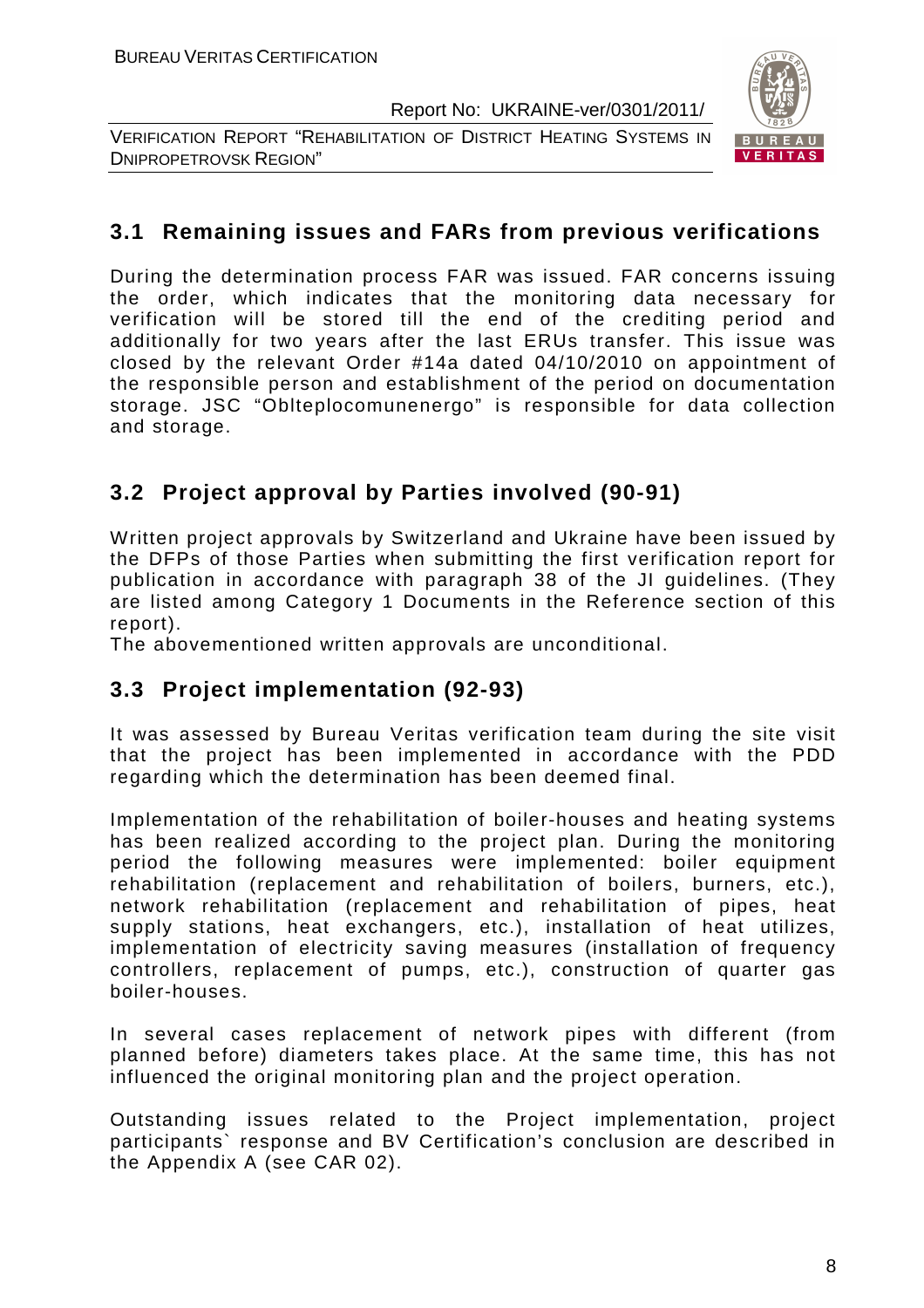VERIFICATION REPORT "REHABILITATION OF DISTRICT HEATING SYSTEMS IN DNIPROPETROVSK REGION"



## **3.4 Compliance of the monitoring plan with the monitoring methodology (94-98)**

The monitoring occurred in accordance with the monitoring plan included in the PDD regarding which the determination has been deemed final and is so listed on the UNFCCC JI website.

For calculating the emission reductions key factors, influencing the baseline emissions and the activity level of the project and the emissions as well as risks associated with the project were taken into account.

Key monitoring activities for each subproject are sufficiently described in the MR and no deviations from the monitoring algorithm were detected. The monitoring points, including parameter monitored, monitoring equipment and information concerning its calibration interval are clearly described in the section B of the MR and the supporting Excel file and completely correspond to the ones prospected in the determined PDD.

The monitoring plan specifies the indicators, constants and variables that are reliable, valid, and that provide a transparent picture of the emission reductions to be monitored, such as:

- 1. Fuel consumption by boiler-houses (natural gas and coal)
- 2. Heating value of natural gas
- 3. Average outside temperature during heating period
- 4. Average inside temperature during heating period
- 5. Quantity of hot water supply consumers
- 6. Total heated area
- 7. Average heat-transfer factor of the buildings in base year
- 8. Heated area of buildings (existed in base year) with improved heat insulation in reported year
- 9. Heated area of new buildings connected to the heat supply system in reported year
- 10. Heat-transfer factor of the buildings with new thermal insulation
- 11. Duration of heating period
- 12. Duration of hot water supply period
- 13. Maximal connected load for heating services
- 14. Connected load for hot water supply services
- 15. Standard specific discharge of hot water at personal account
- 16.  $CO<sub>2</sub>$  emission factor
- 17. Conversion factor for average load within heating period
- 18. Electric energy consumption by the boiler-houses

Emission factors, including default emission factors, are selected by carefully balancing accuracy and reasonableness, and appropriately justified of the choice.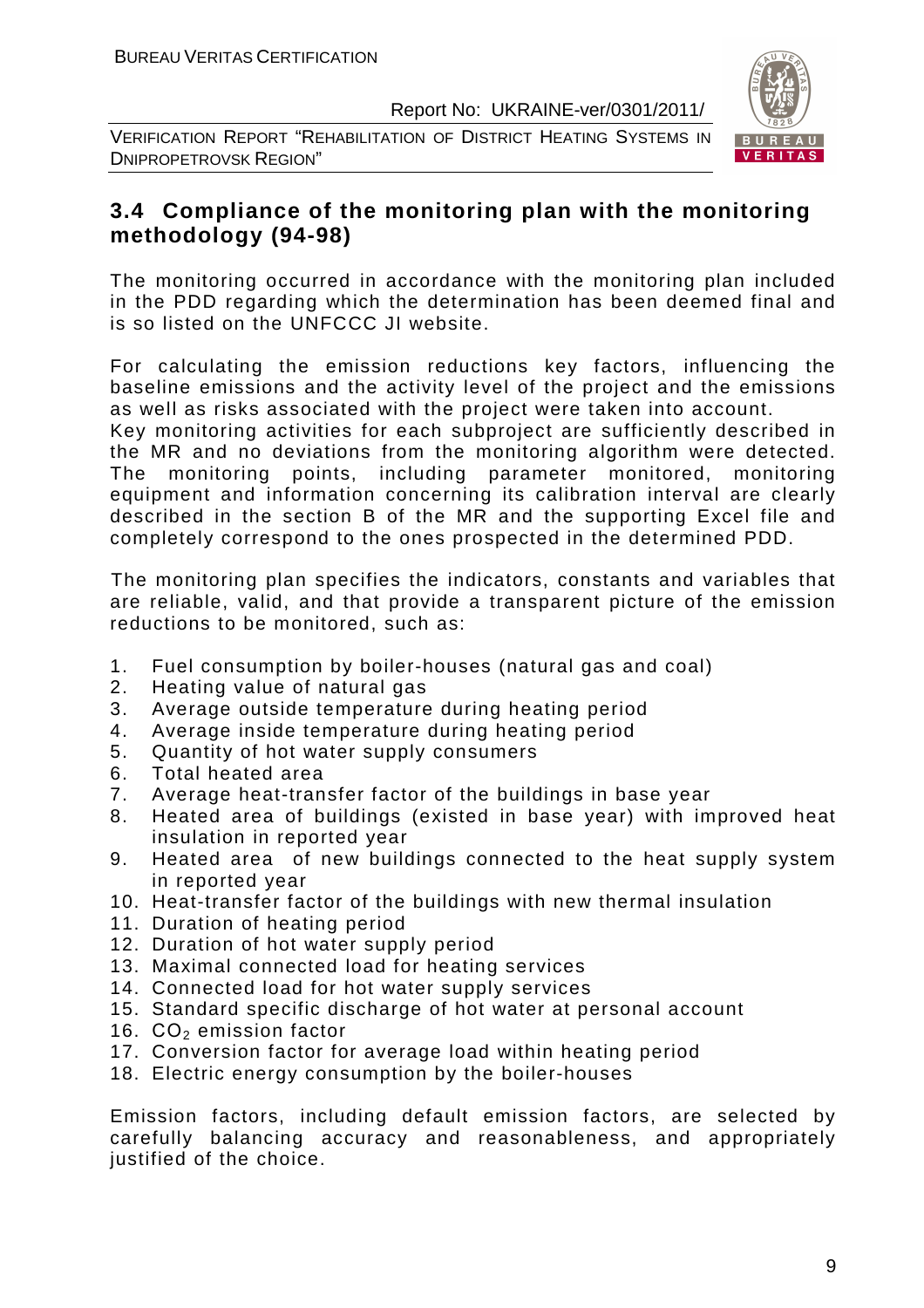VERIFICATION REPORT "REHABILITATION OF DISTRICT HEATING SYSTEMS IN DNIPROPETROVSK REGION"



Data used for monitoring of the emission reductions are sufficiently described in the Section B.2.1 of the MR (List of fixed default values, variables and attached values) and in Annex 1 (Data), Annex 2 (GHG emission reduction due to reducing of fuel consumption) and Annex 3 (GHG emission reduction due to reducing electricity consumption) to the MR.

The MR contains a complete compilation of the data that are collected for its application, including data that are measured or sampled and data that are collected from other sources (e.g. official statistics, IPCC, commercial and scientific literature etc.).

The calculation of emission reductions is based on conservative assumptions and the most plausible scenarios in a transparent manner.

Outstanding issues related to the Compliance of the monitoring plan with the monitoring methodology, project participants` response and BV Certification's conclusion is described in Appendix A (see FAR 01; CAR 03)

## **3.5 Revision of monitoring plan (99-100)**

Not applicable.

## **3.6 Data management (101)**

The data and their sources, provided in the monitoring report, are clearly identified, reliable and transparent. The implementation of data collection procedures is in accordance with the monitoring plan, including the quality control and quality assurance procedures. The function of the monitoring equipment, including its calibration status, is in order. The evidence and records used for the monitoring are maintained in a traceable manner.

The monitoring of the main parameter - natural gas consumption by boiler houses, is carried out by the following scheme:

1. All boiler-houses are equipped with gas flow meters.

2. An operator of a boiler-house registers the instrument readings in the paper journals "Journal of registration of boiler-house's operation parameters" every day.

3. For the boiler-houses that are not equipped with gas volume correctors the following algorithm was used. An operator of a boiler house reads the values of temperature and pressure of the natural gas at the boiler-house gas input every 2 hours. These parameters are used to bring gas consumption to standard conditions.

4. Operators transfer gas consumption data to Production-Technical Department by phone daily. They are stored there and used for gas supply fees.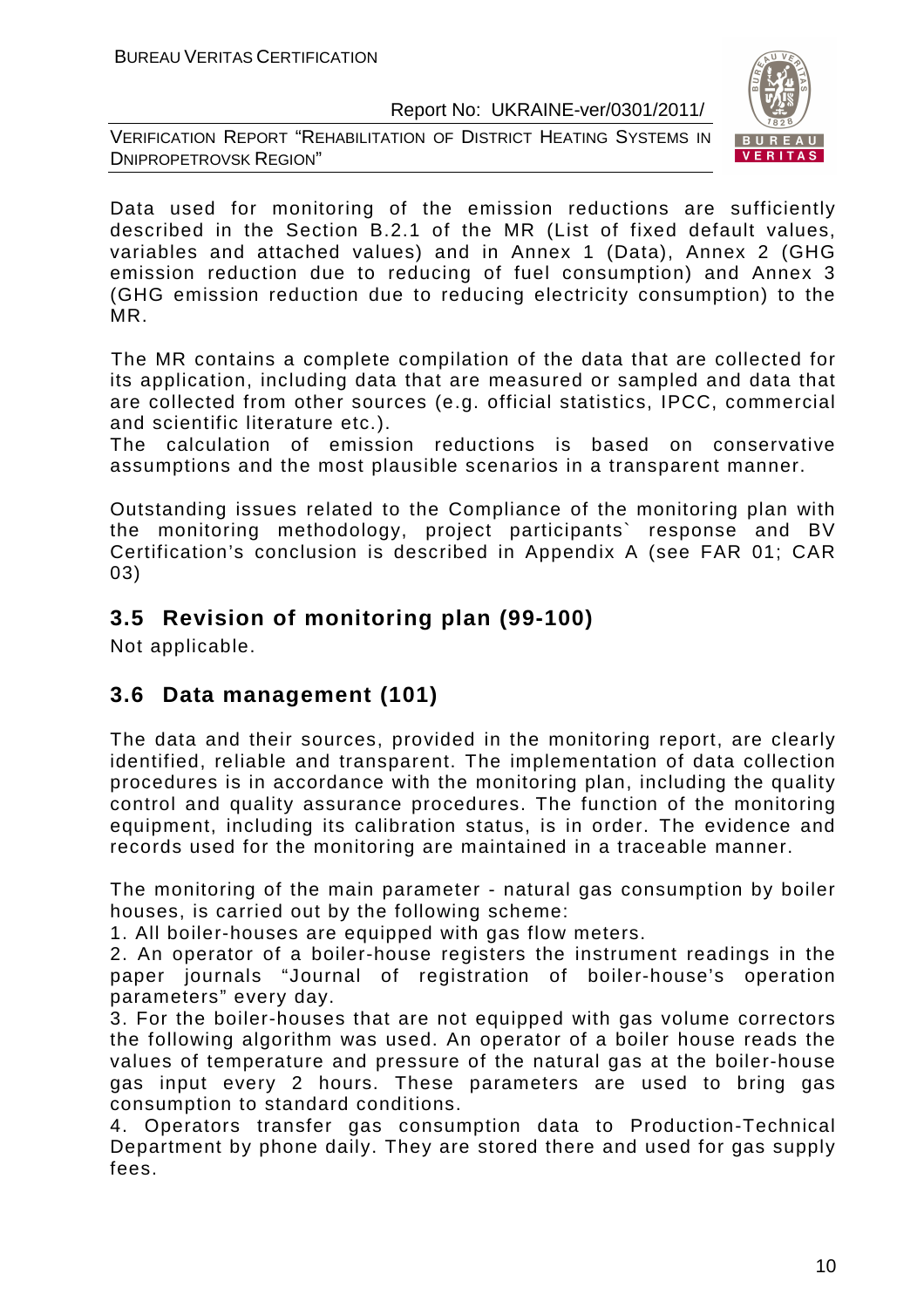VERIFICATION REPORT "REHABILITATION OF DISTRICT HEATING SYSTEMS IN DNIPROPETROVSK REGION"



All monitored data are submitted for verification, and are to be stored during two years after the end of the crediting period, according to the Order #14a dated 04.10.2010 "On appointment of the responsible personnel and establishment of the period on documentation storage". JSC "Oblteplocomunenergo" is responsible for data collection and storage.

All monitored data are submitted for verification, and are to be stored during two years after the end of the crediting period, according to the Order #14a dated 04.10.2010 "On appointment of the responsible personnel and establishment of the period on documentation storage". JSC "Oblteplocomunenergo" is responsible for data collection and storage.

Outstanding issues related to the Data management, PP's response and BV Certification's conclusion is described in Appendix (see CAR 04; CL 01).

## **3.7 Verification regarding programmes of activities (102- 110)**

Not applicable

## **4 VERIFICATION OPINION**

Bureau Veritas Certification has performed the sixth periodic verification of the "Rehabilitation of District Heating Systems in Dnipropetrovsk Region" project in Ukraine. The verification was performed on the basis of UNFCCC criteria and host country criteria and also on the criteria given to provide for consistent project operations, monitoring and reporting.

The verification consisted of the following three phases: i) desk review of the project design and the baseline and monitoring plan; ii) follow-up interviews with project stakeholders; iii) resolution of outstanding issues and the issuance of the final verification report and opinion.

The management of OJSC "Oblteplokomunenergo" is responsible for the preparation of the GHG emissions data and the reported GHG emissions reductions of the project on the basis set out within the project Monitoring Plan indicated in the final PDD version 04 dated 18/07/2011. The development and maintenance of records and reporting procedures are in accordance with the plan, including the calculation and determination of GHG emission reductions from the project, is the responsibility of the management of the project.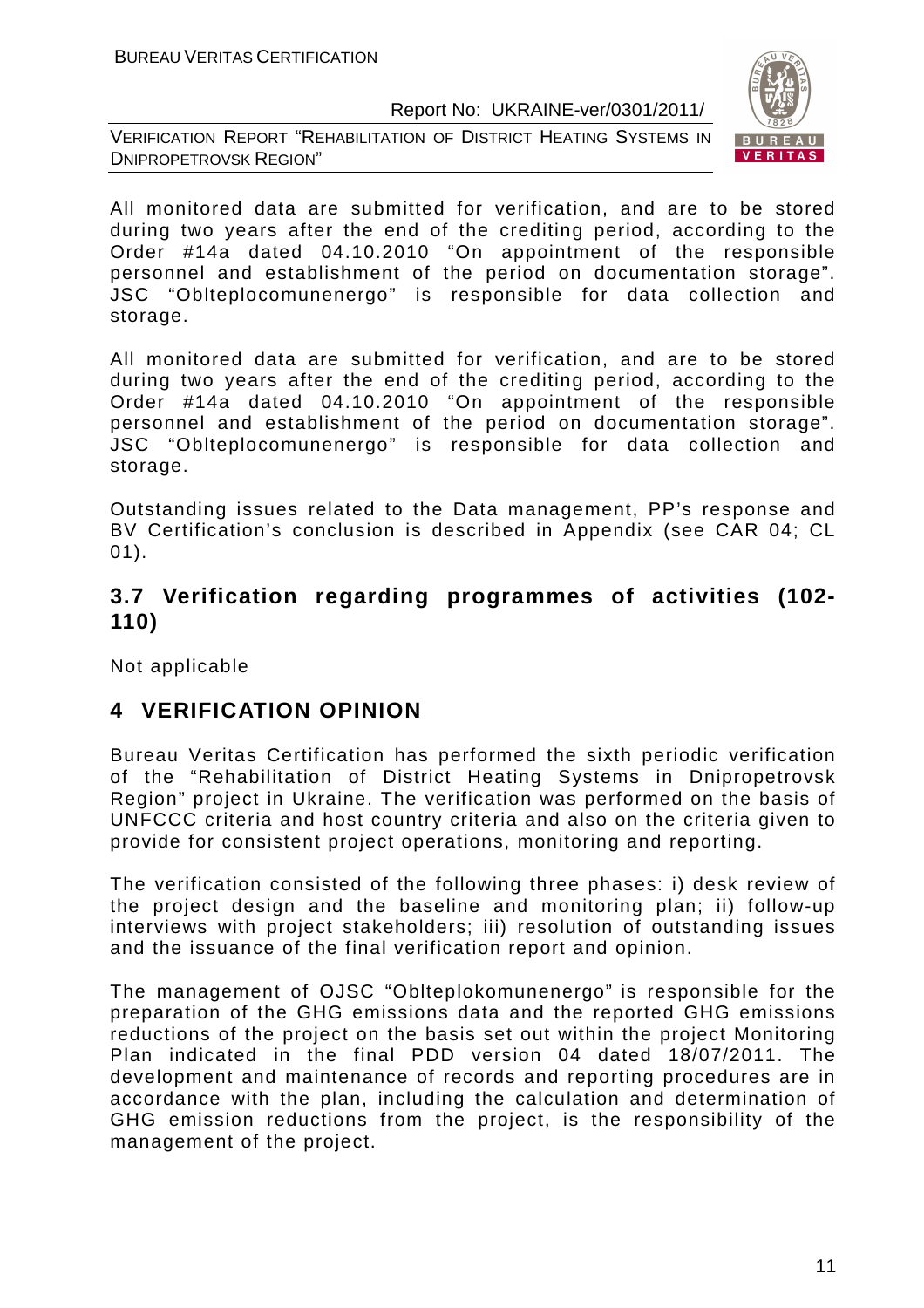VERIFICATION REPORT "REHABILITATION OF DISTRICT HEATING SYSTEMS IN DNIPROPETROVSK REGION"



Bureau Veritas Certification verified the Project Monitoring Report #06 version 02 dated 26/08/2011 for the reporting period from 01/01/2008 till 31/12/2008 as indicated below. Bureau Veritas Certification confirms that the project is implemented as planned and described in approved project design. Installed equipment being essential for generating emission reduction runs reliably and is calibrated appropriately. The monitoring system is in place and the project is generating GHG emission reductions.

Bureau Veritas Certification confirms that the GHG emission reduction is calculated without material errors, omissions, or misstatements. Our opinion relates to the project's GHG emissions and resulting GHG emissions reductions reported and related to the approved project baseline and monitoring, and its associated documents. Based on the information we have seen and evaluated, we confirm the following statement:

| Reporting period: From 01/01/2008 till 31/12/2008 |    |        |                                  |
|---------------------------------------------------|----|--------|----------------------------------|
| Baseline emissions                                |    |        | 1165670 $t CO2$ equivalents.     |
| Project emissions                                 | ÷. | 935958 | $t$ CO <sub>2</sub> equivalents. |
| <b>Emission Reductions:</b>                       |    | 229712 | t $CO2$ equivalents.             |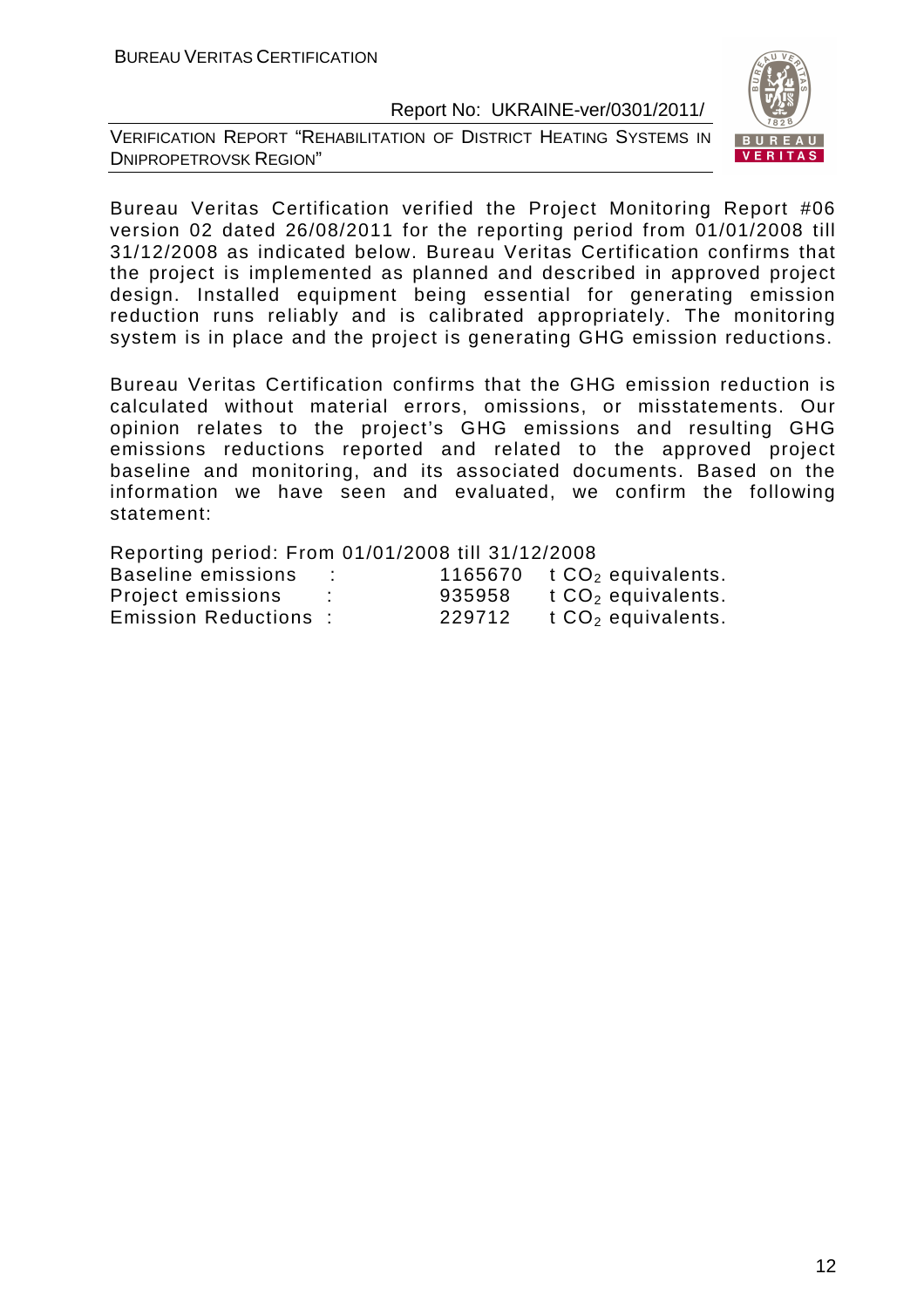VERIFICATION REPORT "REHABILITATION OF DISTRICT HEATING SYSTEMS IN DNIPROPETROVSK REGION"



## **5 REFERENCES**

#### **Category 1 Documents:**

Documents provided by OJSC "Oblteplokomunenergo" that relate directly to the GHG components of the project.

- 1. PDD "Rehabilitation of District Heating Systems in Dnipropetrovsk Region" version 04 dated 18/07/2011
- 2. Determination Report UKRAINE-det/0299/2011 dated 26/07/2011
- 3. Monitoring report «Rehabilitation of District Heating Systems in Dnipropetrovsk Region" #06 version 01 dated 29/07/2011
- 4. Monitoring report «Rehabilitation of District Heating Systems in Dnipropetrovsk Region" #06 version 02 dated 26/08/2011
- 5. Supporting Excel file "Annex 2-5 MR5 Dnepr\_KP Teploenergo"
- 6. Supporting Excel file "Annex 6-9 MR5 Dnepr\_MTM
- 7. Supporting Excel file Annex\_10\_13\_MR5\_Dnepr\_KR
- 8. Supporting Excel file "Annex\_14 MR5 Dnepr Total"
- 9. Letter of Approval #569/23/7 dated 16.03.2011 issued by the National Environmental Investment Agency of Ukraine
- 10. Letter of Approval #J294-0485 dated 24.01.2011 issued by the Federal Office for the Environment (Switzerland)

#### **Category 2 Documents:**

Background documents related to the design and/or methodologies employed in the design or other reference documents.

- /1/ Gas flow meter type Universal serial #10450295 (Hodycha 1a)
- /2/ Water boiler type PREXTHERM RSW 300
- /3/ Basic hit scheme of boiler-house «Hodycha 1a»
- /4/ Gas registration journal of boiler-house «Hodycha 1a»
- /5/ Journal of boiler-house gas equipment operation (Hodycha 1a)
- /6/ Journal of boiler-house chemical water cleaning (Hodycha 1a)
- /7/ Regime card of water heating boiler PREXTHERM RSW 300 «Hodycha 1a» boiler-house
- /8/ Regime card of water heating boiler type КВ-Г-4-150 «Pologovogo budinku #1» boiler-house
- /9/ Photo Gas flow meter type АИР-20/М2/ДД 410
- /10/ Photo Gas flow meter type АИР-20/М2/ДД 420
- /11/ Gas flow meter type Universal «Pologovogo budinku #1» boiler-house
- /12/ Daily register of steam boilers and auxiliary equipment operation (Pologovogo budinku #1 boiler-house)
- /13/ Shift journal of boilers and auxiliary equipment operation (Pologovogo budinku #1 boiler-house)
- /14/ Daily register of chemical water cleaning and hydroregime of boilers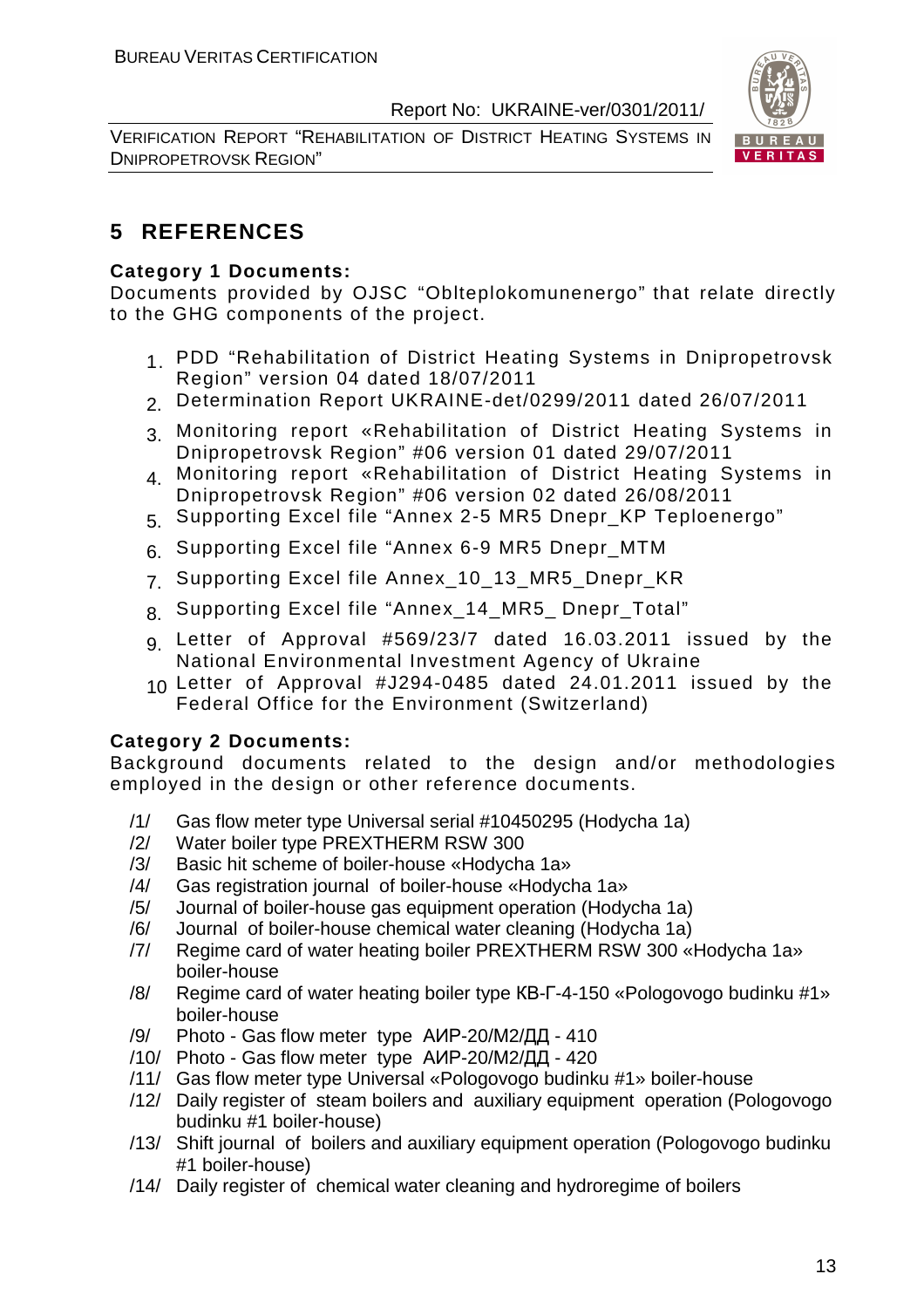VERIFICATION REPORT "REHABILITATION OF DISTRICT HEATING SYSTEMS IN DNIPROPETROVSK REGION"



(Pologovogo budinku #1 boiler-house).

- /15/ Shift journal of chemical water cleaning and hydroregime of boilers (Pologovogo budinku #1 boiler-house)
- /16/ Photo Boiler #1 (Pologovogo budinku #1)boiler-house
- /17/ Control panel of boiler #4 (Pologovogo budinku #1) boiler-house
- /18/ Control panel of boiler #5 (Pologovogo budinku #1) boiler-house
- /19/ Control panel of boiler #6 (Pologovogo budinku #1) boiler-house
- /20/ Photo Boiler #6 of boiler-house «Pologovogo budinku # 1» boiler-house
- /21/ Daily register of water heating and auxiliary equipment operation (Pologovogo budinku #1)
- /22/ Basic heat scheme (Pushkina #13 boiler-house)
- /23/ Daily register of water heating and auxiliary equipment operation (Pushkina #13 boiler-house)
- /24/ Natural gas consumption registration journal (Pushkina #13 boiler-house)
- /25/ Registration journal of chemical water cleaning conditions (Pushkina #13 boiler-house)
- /26/ Gas flow meter type Universal (Pushkina #13 boiler-house)
- /27/ Photo Pressure difference transducer type Сапфір #105320 (Pushkina #13 boiler-house)
- /28/ Photo Pressure difference transducer type Сапфір #105319 (Pushkina #13 boiler-house)
- /29/ Photo Diafragm #10427122 (Pushkina #13 boiler-house)
- /30/ Photo Water heating boiler type RIELLO RTQ 900 #1 (Pushkina #13 boilerhouse)
- /31/ Chart of security and alarm installation for water heating boiler type RIELLO RTQ 900 #1
- /32/ Basic heat scheme (KTRA boiler-house)
- /33/ Registration journal of boiler-house conditions (KTRA boiler-house)
- /34/ Registration journal of natural gas consumption (KTRA boiler-house)
- /35/ Gas flow meter type Universal (Hihant boiler-house #3)
- /36/ Monitoring parameters control panel of boiler #1 and boiler #2 (Hihant boilerhouse #3)
- /37/ Photo Boiler type ДКВР-10/13#2 (Hihant boiler-house #3)
- /38/ Photo Burner type ДКВР-10/13#2 (Hihant boiler-house #3)
- /39/ Basic heat scheme (Hihant boiler-house #3)
- /40/ Daily parameters register for boilers type ДКВР-10/13#1,2,3 (Hihant boilerhouse #3)
- /41/ Manual for gas flow meter type Universal (Hihant boiler-house #3)
- /42/ Daily register of boilers type ПТВМ (Hihant boiler-house #3)
- /43/ Journal on chemical water cleaning analysis of boilers type ПТВМ (Hihant boiler-house #3)
- /44/ Gas flow meter type Universal serial #10427148 (Vodohriina boiler-house)
- /45/ Manual for gas flow meter type Universal (Vodohriina boiler-house)
- /46/ Photo sensor type METRAN-49-ДД #81579 (Vodohriina boiler-house)
- /47/ Photo –sensor type METRAN #469415 (Vodohriina boiler-house)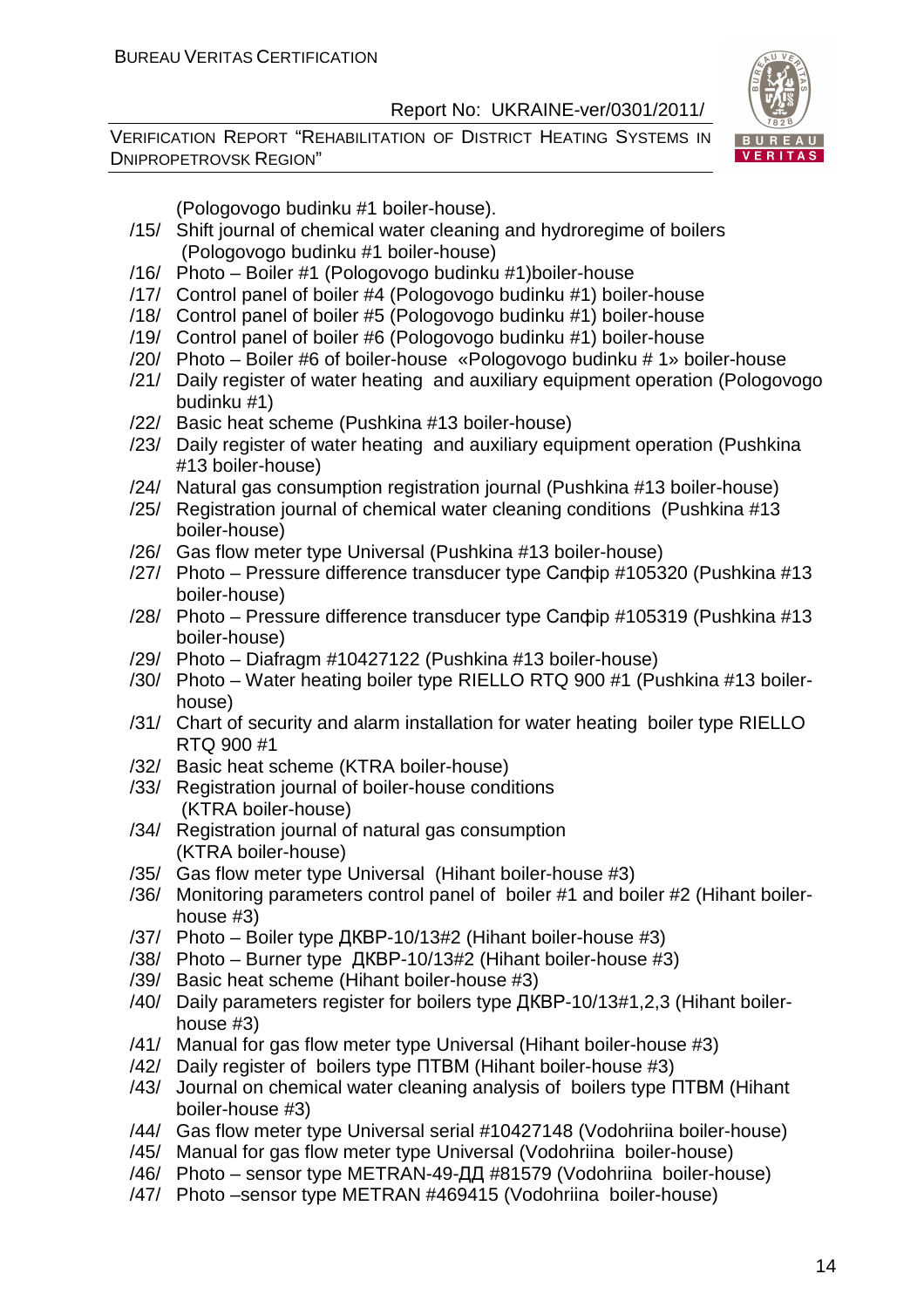

- /48/ Basic heat scheme (Vodohriina boiler-house)
- /49/ Parameters control journal of boilers and hot water supply(Daily register) (Vodohriina boiler-house)
- /50/ Shift journal of boiler aggregates and auxiliary equipment and their renovation (Vodohriina boiler-house)
- /51/ Journal of chemical water cleaning conditions (Vodohriina boiler-house)
- /52/ Panel type КВП of boiler #2 (Vodohriina boiler-house)
- /53/ Photo Boiler type КГВ # 47105 (Vodohriina boiler-house)
- /54/ Panel type КВП of boiler #1 (Vodohriina boiler-house)
- /55/ Report on air protection for the  $1<sup>st</sup>$  quarter 2010
- /56/ Report on air protection for the 2nd quarter 2010
- /57/ Report on air protection for the  $3<sup>d</sup>$  quarter 2010
- /58/ Report on air protection for 2010
- /59/ EIA "Municipal Enterprise "Kryvorizhteplomerezha" boiler #102 installation" (Pushkina #13 boiler-house)
- /60/ EIA "Municipal Enterprise "Kryvorizhteplomerezha" boiler #102 installation" (Children's Hospital #4 boiler-house)
- /61/ EIA « 102 boiler Municipal Enterprise «Kryvorizhteplomerezha» installation » (Quarter 25 boiler-house)
- /62/ Letter #1190 dated 04/04/2008 on getting permit for stationary sources air pollution.
- /63/ Letter #5451 dated 27/12/2007 on getting permit for stationary sources air pollution.
- /64/ Permit #1211000000-37 for the period from 22/06/2007 till 22/06/2012 on stationary sources air pollution.
- /65/ Permit #1211027200-233 for the period from 20/02/2009 till 20/03/2014 on stationary sources air pollution.
- /66/ Permit #1211037200-273 for the period from 20/03/2009 till 20/03/2014 on stationary sources air pollution
- /67/ Permit #1211036900-279 for the period from 20/03/2009 till 20/03/2014 on stationary sources air pollution
- /68/ Permit #1211037000-248 for the period from 20/03/2009 till 20/03/2014 on stationary sources air pollution.
- /69/ Permit #1211036300-254 for the period from 20/03/2009 till 20/03/2019 on stationary sources air pollution.
- /70/ Permit #1211037200-258 for the period from 20/03/2009 till 20/03/2014 on stationary sources air pollution.
- /71/ Permit #1211036400-268 for the period from 23/06/2008 till 23/06/2013 on stationary sources air pollution.
- /72/ Permit #1211036300-263 for the period from 23/06/2008 till 23/06/2013 on stationary sources air pollution.
- /73/ Permit #1211037200-278 for the period from 23/06/2008 for till 23/06/2013 on stationary sources air pollution.
- /74/ Permit #1211036400-246 for the period from 23/06/2008 till 23/06/2013 on stationary sources air pollution.
- /75/ Permit #1211036400-261 for the period from 23/06/2008 till 23/06/2013 on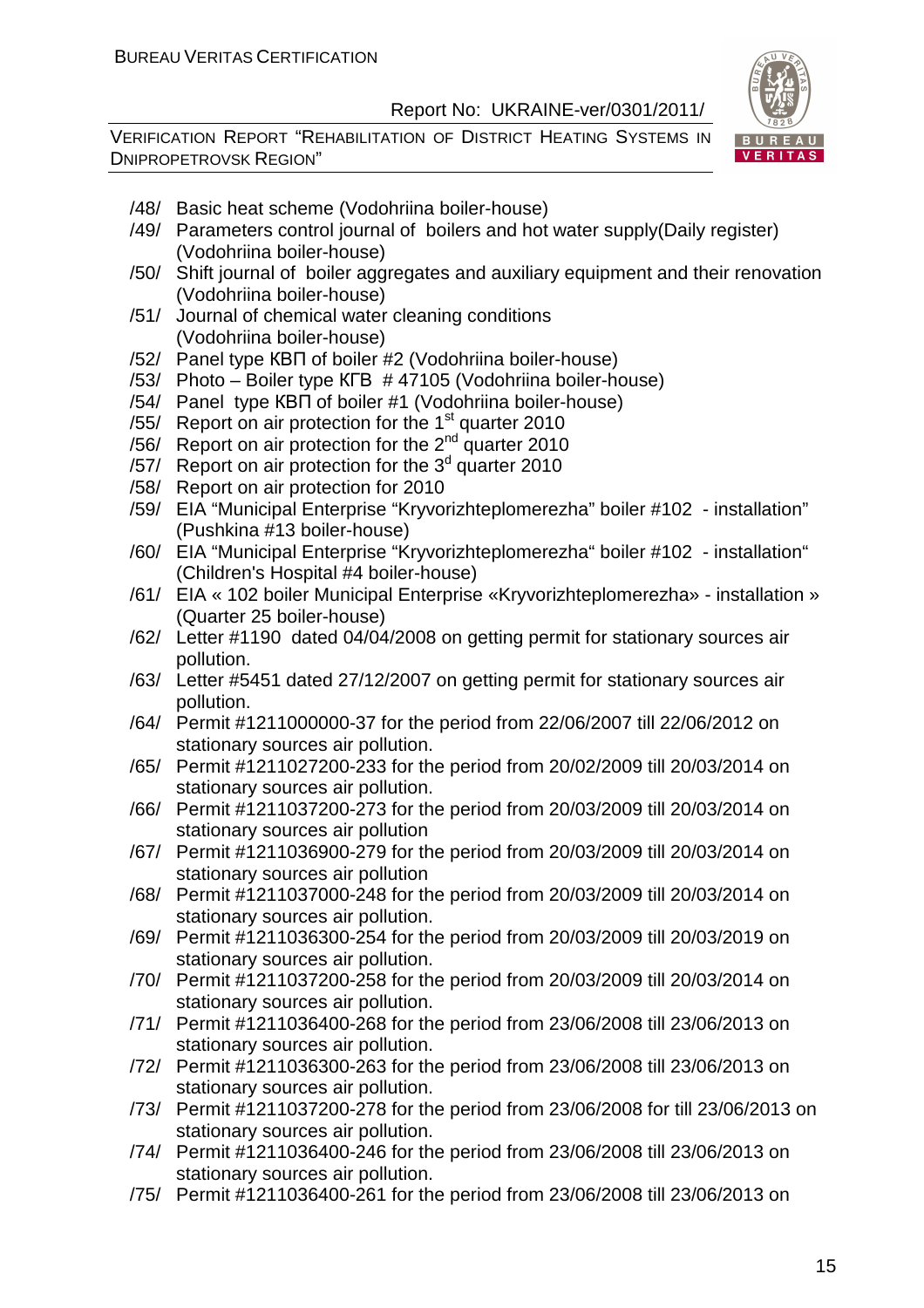VERIFICATION REPORT "REHABILITATION OF DISTRICT HEATING SYSTEMS IN DNIPROPETROVSK REGION"



stationary sources air pollution.

- /76/ Permit #1211037200-232 for the period from 23/06/2008 till 23/06/2013 on stationary sources air pollution.
- /77/ Permit #1211037500-281 for the period from 23/06/2008 till 23/06/2013 on stationary sources air pollution.
- /78/ Permit #1211036400-264 for the period from 23/06/2008 till 23/06/2013 on stationary sources air pollution.
- /79/ Permit #1211036900-272 for the period from 23/06/2008 till 23/06/2013 on stationary sources air pollution.
- /80/ Permit #1211037200-232 for the period from 23/06/2008 till 23/06/2013 on stationary sources air pollution.
- /81/ Permit #1211037200-265 for the period from 23/06/2008 till 23/06/2013 on stationary sources air pollution.
- /82/ Permit #1211037200-224 for the period from 23/06/2008 till 23/06/2013 on stationary sources air pollution.
- /83/ Permit #122800000-23 for the period from 23/06/2008 till 23/06/2013 on stationary sources air pollution.
- /84/ Permit #1211037500-259 for the period from 23/06/2008 till 23/06/2013 on stationary sources air pollution.
- /85/ Permit #1211037500-255 for the period from 23/06/2008 till 23/06/2013 on stationary sources air pollution.
- /86/ Permit #1211036900-253 for the period from 23/06/2008 till 23/06/2013 on stationary sources air pollution.
- /87/ Permit #1211036600-239 for the period from 23/06/2008 till 23/06/2013 on stationary sources air pollution.
- /88/ Permit #1211037000-237 for the period from 23/06/2008 till 23/06/2013 on stationary sources air pollution.
- /89/ Permit #1211037000-236 for the period from 23/06/2008 till 23/06/2013 on stationary sources air pollution.
- /90/ Permit #1211037500-250 for the period from 23/06/2008 till 23/06/2013 on stationary sources air pollution.
- /91/ Permit #1211037500-241 for the period from 23/06/2008 till 23/06/2013 on stationary sources air pollution.
- /92/ Permit #1211037200-280 for the period from 23/06/2008 till 23/06/2013 on stationary sources air pollution.
- /93/ Permit #1211037500-256 for the period from 23/06/2008 till 23/06/2013 on stationary sources air pollution.
- /94/ Permit #1211037500-243 for the period from 23/06/2008 till 23/06/2013 on stationary sources air pollution.
- /95/ Permit #1211036400-275 for the period from 23/06/2008 till 23/06/2013 on stationary sources air pollution.
- /96/ Permit #1211036600-238 for the period from 23/06/2008 till 23/06/2013 on stationary sources air pollution.
- /97/ Permit #1211036400-469 for the period from 08/06/2010 till 08/06/2015 on stationary sources air pollution.
- /98/ Passport on gas meter type supersonic «КУРС-01», serial number #4243
- /99/ Calibration protocol on gas meter type РГК-100, serial number #7097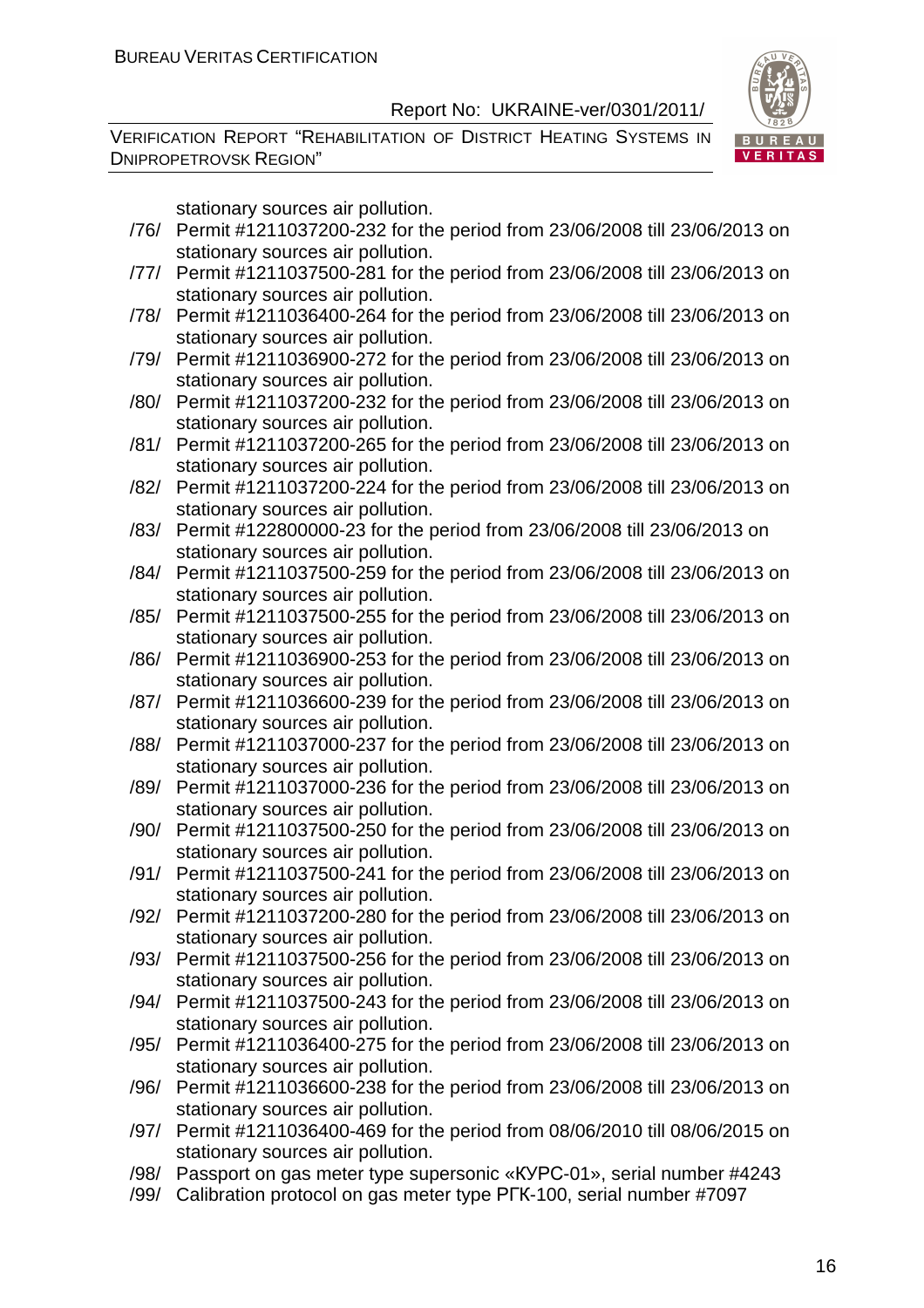

- /100/ Passport on gas meter type РГК-100, serial number #7097
- /101/ Passport on gas meter type РГК-100, serial number #4464
- /102/ Calibration protocol on gas meter type РГК-400,serial number #4464
- /103/ Calibration protocol on gas meter type Курс-01-G400A,serial number #4104
- /104/ Passport on gas meter type GSM-25, serial number #074905
- /105/ Calibration protocol on gas meter type GMS-G25,serial number #074905
- /106/ Calibration protocol on gas meter type РГК-G65,serial number #0022
- /107/ Passport on gas meter type РГК-G65, serial number #0022
- /108/ Calibration protocol on gas meter type РГК-G65,serial number #0005
- /109/ Passport on gas meter type РГК-G65, serial number #0005
- /110/ Calibration protocol on gas meter type РГК-G65,serial number #00040
- /111/ Passport on gas meter type РГК-G65, serial number #0040
- /112/ Calibration protocol on gas meter type РГК-G25,serial number #0487
- /113/ Passport on gas meter type РГК-G25, serial number #0487
- /114/ Passport on rotor gas meter type РГК-Ех, serial number #0004014
- /115/ Statement of work activity dated 01/08/2011
- /116/ Protocol on constant programming parameters of gas flow meter type Universal-01 (Pushkina #13 boiler-house)
- /117/ Conformity statement of flow meter unit. Boiler-house (Pushkina #13)
- /118/ Measuring statement dated 20/11/2007 on RU pipeline inside diameter. Boilerhouse (Pushkina #13)
- /119/ Passport on surroundings measuring conditions and characteristics. Boilerhouse (Pushkina #13)
- /120/ Passport on diaphragm, serial number #1300 Boiler-house (Pushkina #13)
- /121/ Сertificate #1086 on pressure transducer type Сапфір-22М-ДД-2430, serial number #146623 Boiler-house (Pushkina #13)
- /122/ Сertificate #921 on flow meter type Universal-01, serial number #6817 (Pushkina #13)
- /123/ Calibration protocol #921 on flow meter type Universal-01, serial #6817 (Pushkina #13)
- /124/ Certificate #1624 on flow meter type Universal-01, serial #30001 (Komunistychna, 43 boiler-house)
- /125/ Calibration protocol #1624 on flow meter type Universal-01, serial #30001 (Komunistychna, 43 boiler-house)
- /126/ Conformity certificate on flow meter unit type АЧЦА.407251.001 ФО and ГРЄМ 020000.000 КЕ (Komunistychna, 43 boiler-house)
- /127, Passport on pressure transducer type Metran-100ДД, serial #278617 (3<sup>d</sup> City Hospital boiler-house)
- /128, Passport on diaphragm #14 (3<sup>d</sup> City Hospital boiler-house)
- /129/ Passport on diaphragm #2011 (Pologovogo budinku #1)
- /130, Passport on diaphragm #15  $(3<sup>d</sup>$  City Hospital boiler-house)
- /131, Protocol on default parameters programming of flow meter type Universal-01 at 3<sup>d</sup> City Hospital boiler-house
- /132/ Conformity certificate on flow meter unit type Фб.784.000ТО and ГРЄМ 020000.001- 02 ПС (3d City Hospital)
- /133/ Passport on pressure transducer type Metran-100ДД-1430, serial #186745 (RUDOR boiler-house)
- /134/ Passport on temperature transducer type ПТВ-01-1, serial #1004 (RUDOR boiler-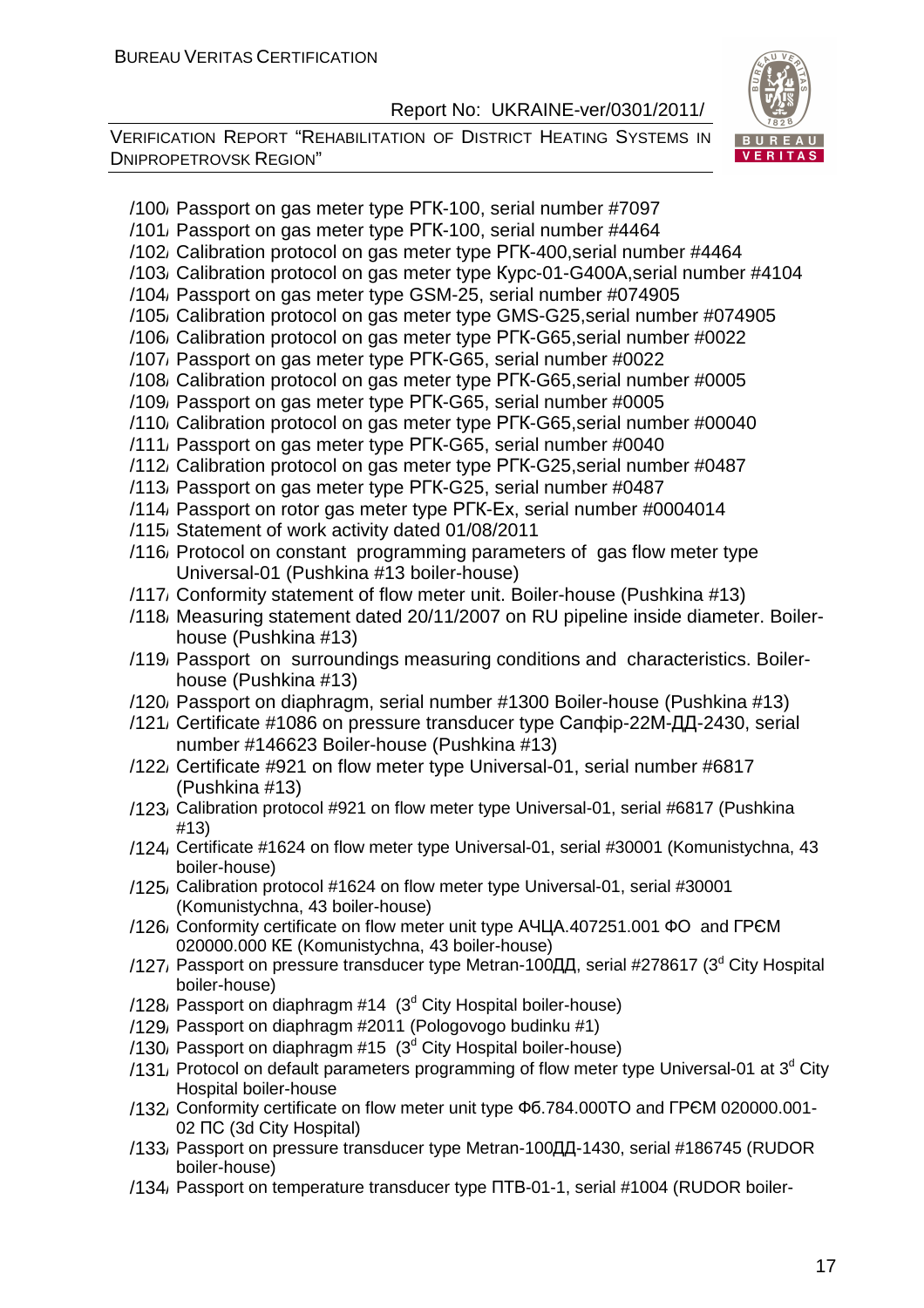VERIFICATION REPORT "REHABILITATION OF DISTRICT HEATING SYSTEMS IN DNIPROPETROVSK REGION"



house)

- /135/ Passport on pressure sensor type АИР-20/М2-ДД-410, serial #20-74177 (RUDOR boiler-house)
- /136/ Passport on pressure transducer type Сапфір-22М-ДД-2430, serial #146546 (RUDOR boiler-house)
- /137/ Certificate #1141on pressure transducer type Сапфір-22М-ДД-2430, serial #146546 (RUDOR boiler-house)
- /138/ Passport on pressure transducer type МИДА-ДА, serial #05412273 (RUDOR boilerhouse)
- /139/ Certificate #922 on flow meter type Universal-01, serial #3800 (RUDOR boiler-house)
- /140/ Calibration protocol #922 on flow meter type Universal-01, serial #3800 (RUDOR boiler-house)
- /141/ Conformity certificate on flow meter unit type Фб.784.000ТО and ГРЄМ 020000.001- 02 ПС (RUDOR boiler-house)
- /142, Passport on pressure transducer type Metran-100ДД, serial #469415, 2<sup>nd</sup> City Hospital boiler-house
- /143, Passport on pressure transducer type Мида-ДА, serial  $\#05413200$ , 2<sup>nd</sup> City Hospital boiler-house
- /144, Passport on pressure sensor type Metran-49ДД-9420, serial #819579, 2<sup>nd</sup> City Hospital boiler-house
- /145, Certificate #637 on flow meter type Universal-01, serial #6715,  $2^{nd}$  City Hospital boilerhouse
- /146/ Calibration protocol #637 on flow meter type Universal-01, serial #6715,  $2^{nd}$  City Hospital boiler-house
- /147. Protocol on default parameters programming of flow meter type Universal-01 at  $2<sup>nd</sup>$ City Hospital boiler-house
- /148/ Conformity statement on flow meter unit ГРЄМ.020000.001-01 КЕ and РД 50-213-80 (2nd City Hospital boiler-house)
- /149/ Acceptance-transmitting certificate on repaired, rehabilitated and upgraded objects at 103 Urytskoho st. boiler-house
- /150/ Acceptance-transmitting certificate on repaired, rehabilitated and upgraded objects at boiler-house #33, 9 and City Hospital
- /151/ Acceptance-transmitting certificate on repaired, rehabilitated and upgraded objects at 87 Mopravska st. boiler-house
- /152/ Acceptance-transmitting certificate on repaired, rehabilitated and upgraded objects at "Hihant" boiler-house
- /153/ Acceptance-transmitting certificate on repaired, rehabilitated and upgraded objects at UTKR #18
- /154/ Acceptance-transmitting certificate on repaired, rehabilitated and upgraded objects at "Hihant" boiler-house, boiler ПТВМ-50 №2
- /155/ Acceptance-transmitting certificate on repaired, rehabilitated and upgraded objects at Ternovsk region
- /156/ MEHSN "Kryvorizhteplomerezha" personnel education and reattestation schedule for 2010 (labour technological, fire and electrical safety rules and regulations)
- /157/ Protocol #380 on heating units and networks operation safety regulations knowledge examination
- /158/ Protocol #2 on heating units and networks operation safety regulations knowledge examination
- /159/ Information on average daily air and water temperature in Kryvyi Rih in December 2010
- /160/ Information on average daily air and water temperature in Kryvyi Rih in November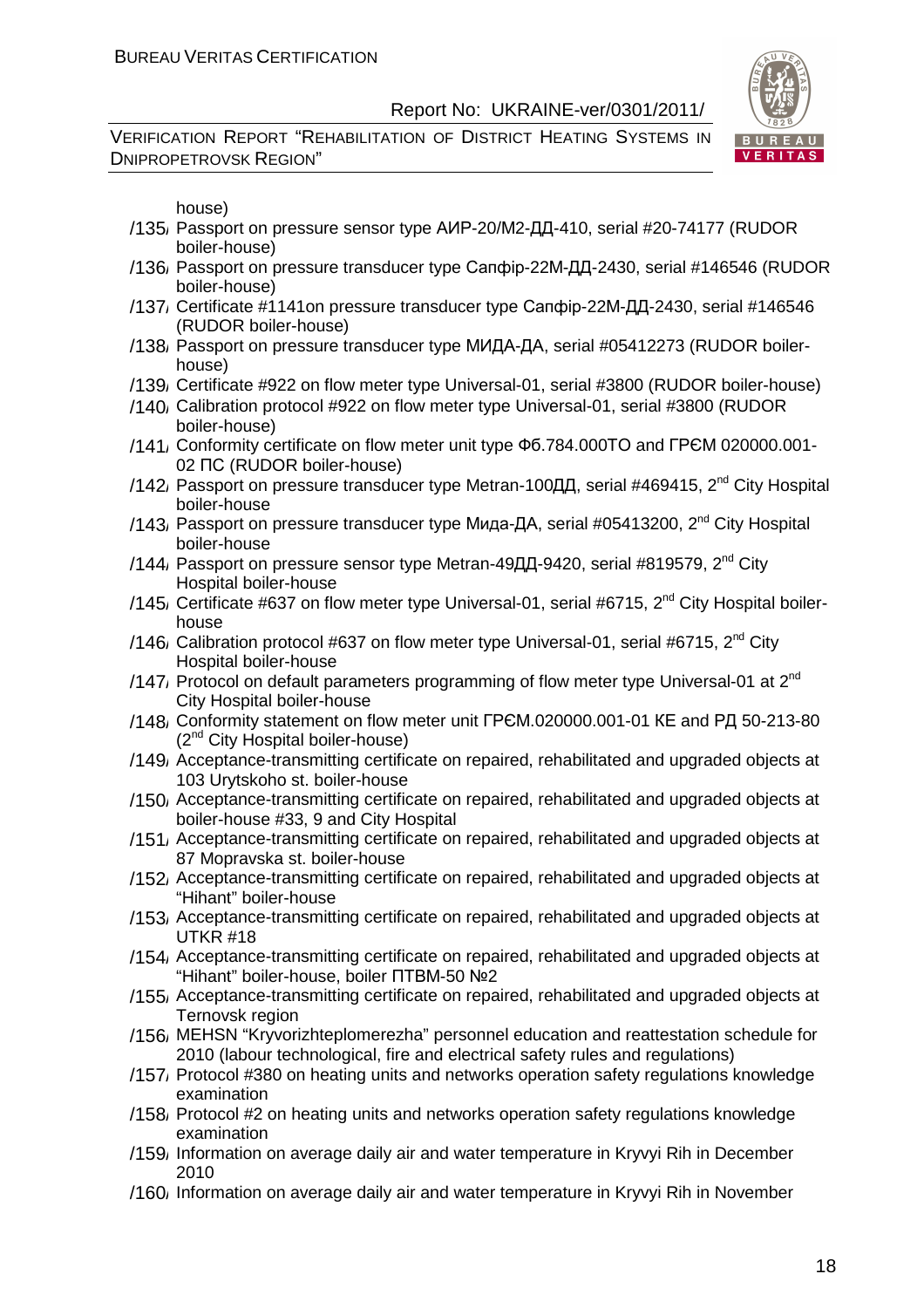VERIFICATION REPORT "REHABILITATION OF DISTRICT HEATING SYSTEMS IN DNIPROPETROVSK REGION"



2010

/161/ Information on average daily air and water temperature in Kryvyi Rih in October 2010 /162/ Information on average daily air and water temperature in Kryvyi Rih in September 2010

/163/ Information on average daily air and water temperature in Kryvyi Rih in August 2010 /164/ Information on average daily air and water temperature in Kryvyi Rih in July 2010 /165/ Information on average daily air and water temperature in Kryvyi Rih in June 2010 /166/ Information on average daily air and water temperature in Kryvyi Rih in May 2010 /167/ Information on average daily air and water temperature in Kryvyi Rih in April 2010 /168/ Information on average daily air and water temperature in Kryvyi Rih in March 2010 /169/ Information on average daily air and water temperature in Kryvyi Rih in February 2010 /170/ Information on average daily air and water temperature in Kryvyi Rih in January 2010 /171/ Natural gas physical and chemical characteristics certificate for January 2010 /172/ Natural gas physical and chemical characteristics certificate for February 2010 /173/ Natural gas physical and chemical characteristics certificate for March 2010 /174/ Natural gas physical and chemical characteristics certificate for April 2010 /175/ Natural gas physical and chemical characteristics certificate for May 2010 /176/ Natural gas physical and chemical characteristics certificate for June 2010 /177/ Natural gas physical and chemical characteristics certificate for July 2010 /178/ Natural gas physical and chemical characteristics certificate for August 2010 /179/ Natural gas physical and chemical characteristics certificate for September 2010 /180/ Natural gas physical and chemical characteristics certificate for October 2010 /181/ Natural gas physical and chemical characteristics certificate for November 2010 /182/ Natural gas physical and chemical characteristics certificate for December 2010 /183/ Logbook on emergency and failure situations in MEHSN "Kryvorizhteplomerezha" operation /184/ Notice dated 10/12/2010 /185/ Notice dated 16/12/2010 /186/ Notice dated 11/12/2010 /187/ Report on active energy consumption for March 2010 /188/ Statement on energy consumption for March 2010 /189/ Report on active energy consumption for February 2010 /190/ Energy consumption by suppliers for February 2010 /191/ Report on energy consumption for February 2010 /192/ Report on energy consumption by ASTELIT LLC for January 2010 /193/ Report on active energy consumption for June 2010 /194/ Energy consumption by suppliers for June 2010 /195/ Report on active energy consumption for March 2010 /196/ Report on active energy consumption for April 2010 /197/ Report on active energy consumption for September 2010 /198/ Report on active energy consumption for August 2010 /199/ Report on active energy consumption for July 2010 /200/ Report on active energy consumption for December 2010 /201/ Report on active energy consumption for November 2010 /202/ Report on active energy consumption for October 2010 /203/ Report on active energy consumption for 2010 /204/ Report on natural gas consumption for January 2010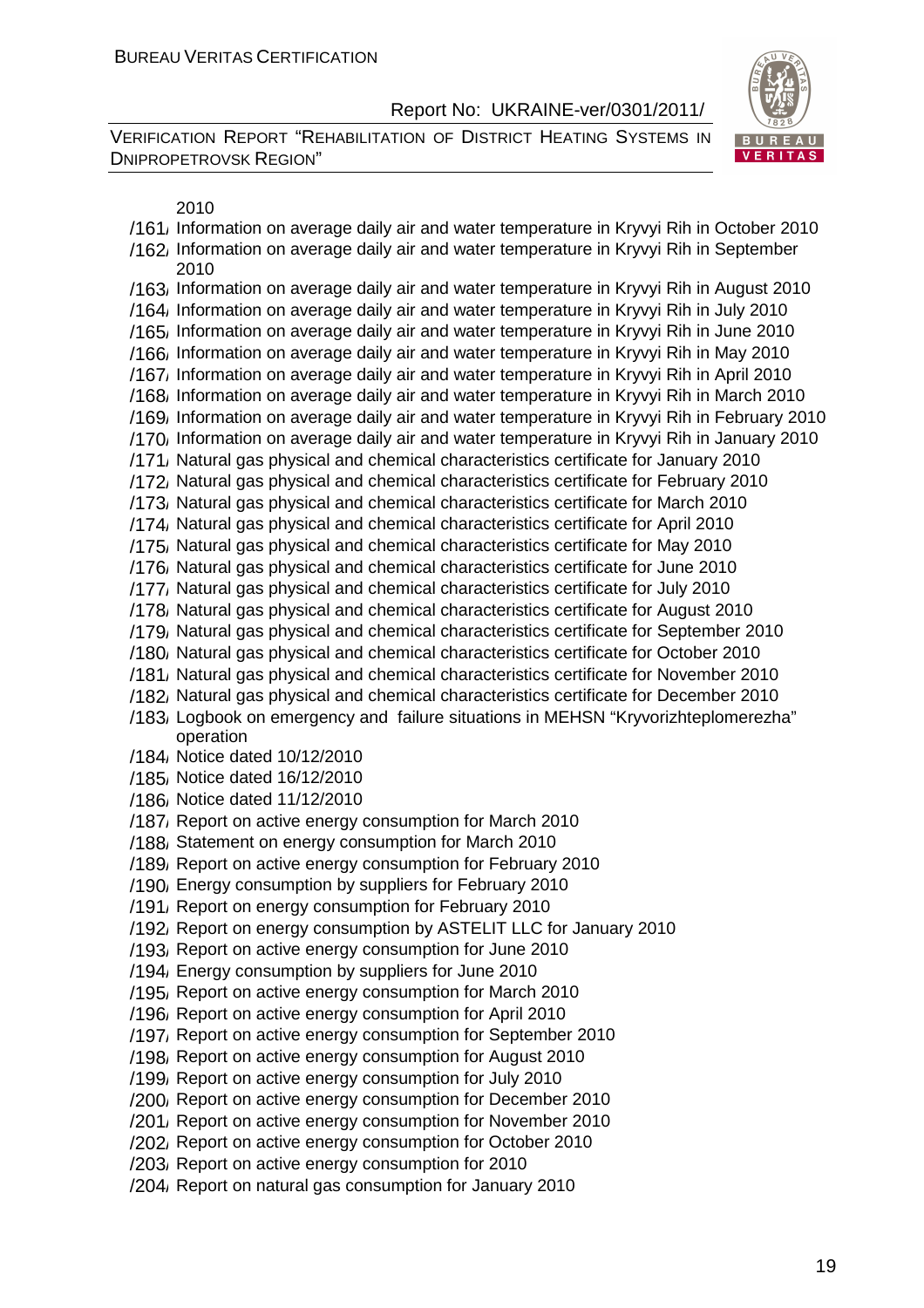

- /205/ Report on natural gas consumption for February 2010
- /206/ Report on natural gas consumption for March 2010
- /207/ Report on natural gas consumption for April 2010
- /208/ Report on natural gas consumption for May 2010
- /209/ Report on natural gas consumption for June 2010
- /210/ Report on natural gas consumption for July 2010
- /211/ Report on natural gas consumption for August 2010
- /212/ Report on natural gas consumption for September 2010
- /213/ Report on natural gas consumption for October 2010
- /214/ Report on natural gas consumption for November 2010
- /215/ Report on natural gas consumption for 2010
- /216/ Average daily register of parameters at MEHSN "Kryvorizhteplomerezha" heat supply system objects for September 2010
- /217/ Average daily register of parameters at MEHSN "Kryvorizhteplomerezha" heat supply system objects for January 2010
- /218/ Average daily register of parameters at MEHSN "Kryvorizhteplomerezha" heat supply system objects for February 2010
- /219/ Average daily register of parameters at MEHSN "Kryvorizhteplomerezha" heat supply system objects for December 2010
- /220/ Average daily register of parameters at MEHSN "Kryvorizhteplomerezha" heat supply system objects for November 2010
- /221/ Average daily register of parameters at MEHSN "Kryvorizhteplomerezha" heat supply system objects for October 2010
- /222/ Average daily register of parameters at MEHSN "Kryvorizhteplomerezha" heat supply system objects for August 2010
- /223/ Average daily register of parameters at MEHSN "Kryvorizhteplomerezha" heat supply system objects for June 2010
- /224/ Average daily register of parameters at MEHSN "Kryvorizhteplomerezha" heat supply system objects for July 2010
- /225/ Average daily register of parameters at MEHSN "Kryvorizhteplomerezha" heat supply system objects for March 2010
- /226/ Average daily register of parameters at MEHSN "Kryvorizhteplomerezha" heat supply system objects for April 2010
- /227/ Average daily register of parameters at MEHSN "Kryvorizhteplomerezha" heat supply system objects for May 2010
- /228/ Photo Gas meter type Universal, serial #6819 (Oncology boiler-house)
- /229/ Natural gas registration journal (Oncology boiler-house)
- /230/ Natural gas registration journal (Oncology boiler-house)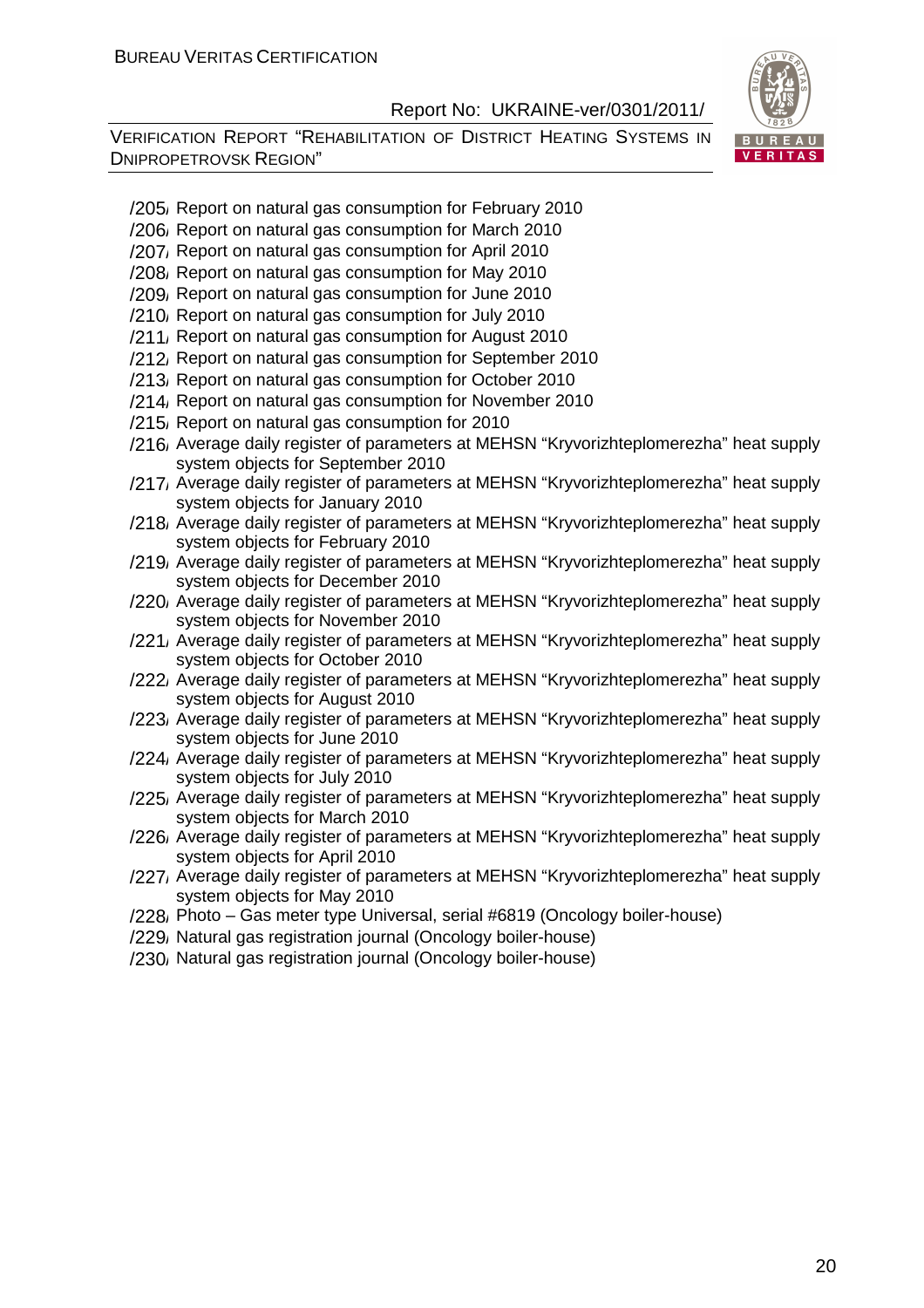VERIFICATION REPORT "REHABILITATION OF DISTRICT HEATING SYSTEMS IN DNIPROPETROVSK REGION"



#### **Persons interviewed:**

List persons interviewed during the determination or persons that contributed with other information that are not included in the documents listed above.

- /1/ Director of MEHSN "Kryvorizhteplomerezha"- Mitin S.M.
- /2/ Chief Engineer of MEHSN "Kryvorizhteplomerezha" Ierin O.Yu. /3/ Сhief electrician of
	- MEHSN "Kryvorizhteplomerezha" Smirnov K.F.
- /4/ Head of OP and BR MEHSN "Kryvorizhteplomerezha" - Asmolov S.O.
- /5/ Head of the laboratory setup –Kulish A.V.
- /6/ Engineer of technical supervision of MEHSN "Kryvorizhteplomerezha" - Dolzhenko S.V.
- /7/ Engineer of accounting group Savko O.A.
- /8/ Engineer-serviceman of boiler equipment Kucheriavaia E.L.
- /9/ Engineer-serviceman of boiler equipment Kotova V.A.
- /10/ Foreman Tkachenko I.V.
- /11/ JI Consultant, Institute of Engineering Ecology Korinchuk K.O.
- /12/ JSC "Oblteplocomunenergo", Head of Legal Support of economic activity - Bardina O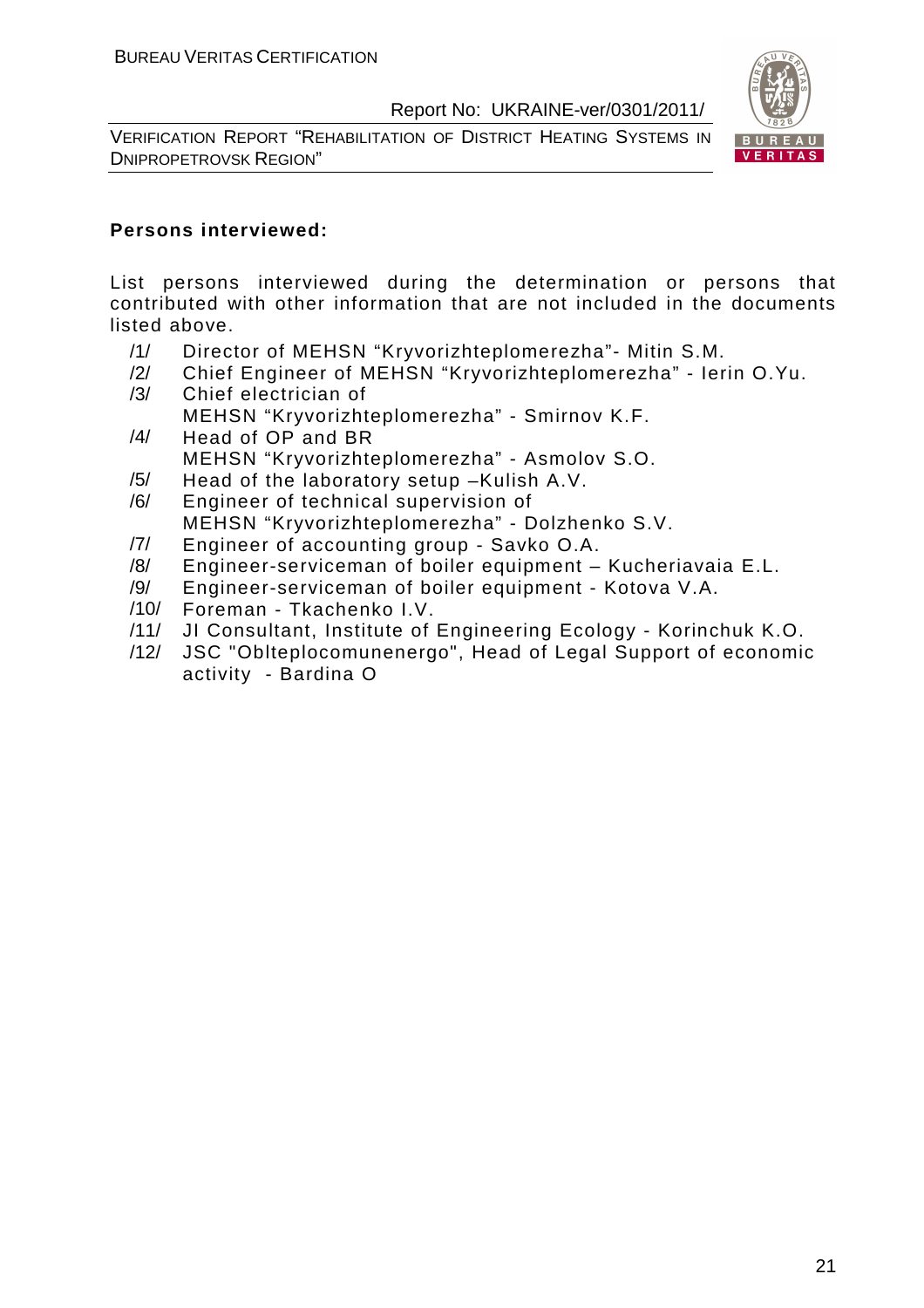VERIFICATION REPORT "REHABILITATION OF DISTRICT HEATING SYSTEMS IN DNIPROPETROVSK REGION"



## **БЮРО ВЕРІТАС СЕРТИФІКЕЙШН ХОЛДИНГ SAS**

#### **VERIFICATION PROTOCOL**

## **CHECK LIST FOR VERIFICATION, ACCORDING TO THE JOINT IMPLEMENTATION DETERMINATION AND VERIFICATION MANUAL (VERSION 01)**

| <b>DVM</b><br><b>Paragraph</b>               | <b>Check Item</b>                                                                                                                                                                                                                                                                 | <b>Initial finding</b>                                                                                                                                                                                                                                                                                                                                                                                                                                                                                                                                                                                                                                                        | <b>Draft</b><br><b>Conclusion</b> | <b>Final</b><br><b>Conclusion</b> |
|----------------------------------------------|-----------------------------------------------------------------------------------------------------------------------------------------------------------------------------------------------------------------------------------------------------------------------------------|-------------------------------------------------------------------------------------------------------------------------------------------------------------------------------------------------------------------------------------------------------------------------------------------------------------------------------------------------------------------------------------------------------------------------------------------------------------------------------------------------------------------------------------------------------------------------------------------------------------------------------------------------------------------------------|-----------------------------------|-----------------------------------|
| <b>Project approvals by Parties involved</b> |                                                                                                                                                                                                                                                                                   |                                                                                                                                                                                                                                                                                                                                                                                                                                                                                                                                                                                                                                                                               |                                   |                                   |
| 90                                           | Has the DFPs of at least one Party<br>involved, other than the host Party,<br>issued a written project approval when<br>submitting the first verification report to<br>the secretariat for publication in<br>accordance with paragraph 38 of the JI<br>guidelines, at the latest? | The written approvals of the project from Switzerland<br>and Ukraine have been issued by the Designated focal<br>points of these parties in accordance<br>with the<br>paragraph 38 of the JI Guidelines.<br><b>CAR 01</b><br>The project title indicated in the MR does not<br>correspond to the one specified in the written project<br>approval. Please, make the appropriate corrections.                                                                                                                                                                                                                                                                                  | <b>CAR 01</b>                     | OK                                |
| 91                                           | Are all the written project approvals by<br>Parties involved unconditional?                                                                                                                                                                                                       | All the written approvals are unconditional.                                                                                                                                                                                                                                                                                                                                                                                                                                                                                                                                                                                                                                  | <b>OK</b>                         | OK                                |
| <b>Project implementation</b>                |                                                                                                                                                                                                                                                                                   |                                                                                                                                                                                                                                                                                                                                                                                                                                                                                                                                                                                                                                                                               |                                   |                                   |
| 92                                           | Has the project been implemented in<br>accordance with the PDD regarding<br>which the determination has been<br>deemed final and is so listed on the<br>UNFCCC JI website?                                                                                                        | According to the determined PDD the project<br>envisages installation of 382 new highly efficient<br>boilers, replacement of 333 boilers' burners, installation<br>of 74 heat utilizers, and reconstruction of over 393 km<br>of heat distributing networks. Implementation of boiler<br>houses and network rehabilitation during the monitoring<br>period was realized according to the project<br>implementation plan provided in the PDD.<br><b>CAR 02</b><br>The actual (stated in the MR) and estimated (stated in<br>the PDD) amount of ERUs differs significantly. Please,<br>add a comparison of the values to the MR and provide<br>justification of the difference. | <b>CAR 02</b>                     | OK                                |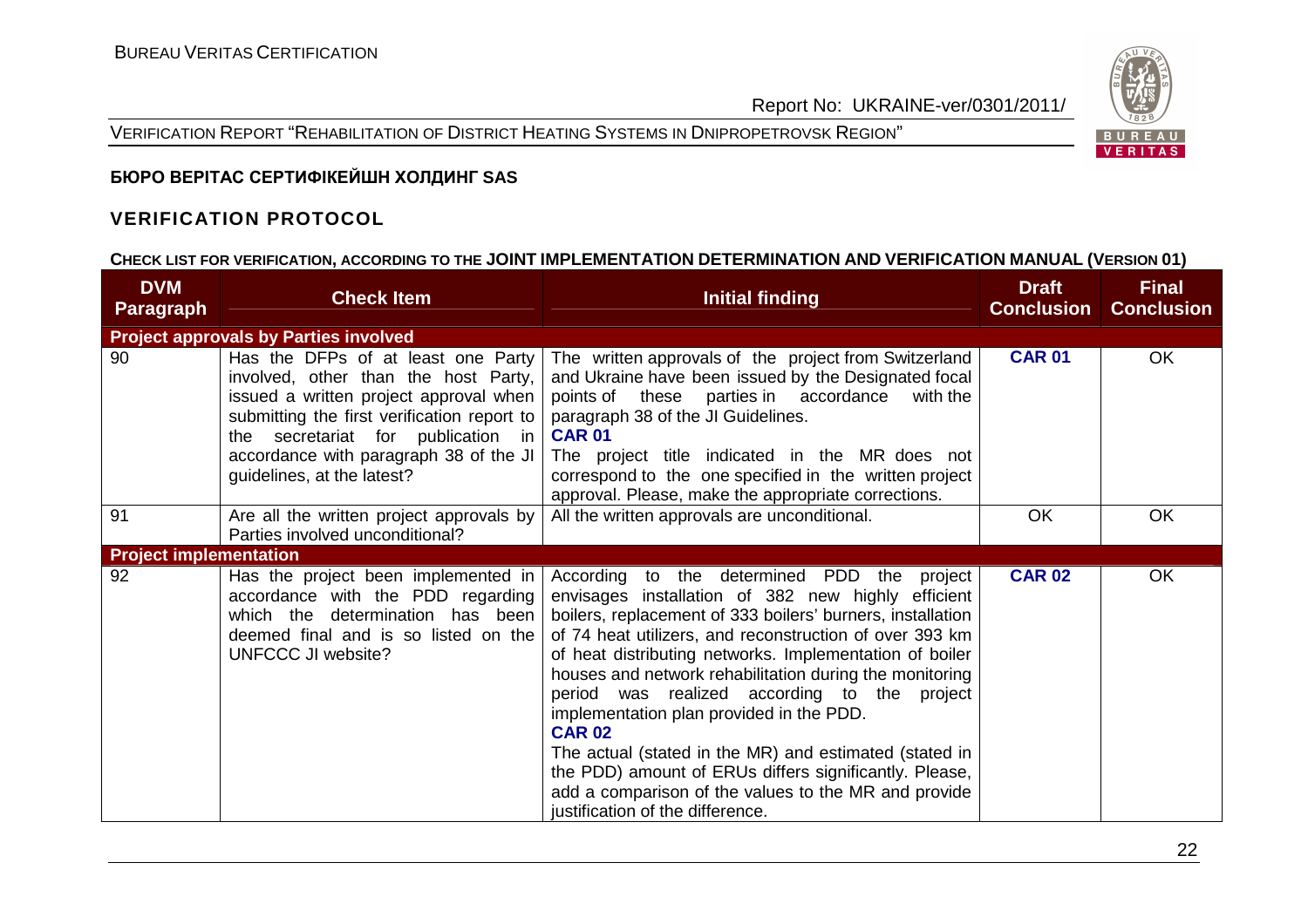



| <b>DVM</b><br><b>Paragraph</b> | <b>Check Item</b>                                                                                                                                                                                                                                                                                                       | <b>Initial finding</b>                                                                                                                                                                                                                                                                                                                                                                                                                                                                                   | <b>Draft</b><br><b>Conclusion</b> | <b>Final</b><br><b>Conclusion</b> |
|--------------------------------|-------------------------------------------------------------------------------------------------------------------------------------------------------------------------------------------------------------------------------------------------------------------------------------------------------------------------|----------------------------------------------------------------------------------------------------------------------------------------------------------------------------------------------------------------------------------------------------------------------------------------------------------------------------------------------------------------------------------------------------------------------------------------------------------------------------------------------------------|-----------------------------------|-----------------------------------|
| 93                             | What is the status of operation of the<br>project during the monitoring period?                                                                                                                                                                                                                                         | installation of new highly efficient boilers,<br><b>The</b><br>replacement of boilers' burners, installation of heat<br>utilizers, and reconstruction of heat distributing<br>networks, etc., indicated in the Table 3 of MR, is<br>executed in accordance with PDD, version 04.                                                                                                                                                                                                                         | <b>OK</b>                         | OK                                |
|                                | <b>Compliance with monitoring plan</b>                                                                                                                                                                                                                                                                                  |                                                                                                                                                                                                                                                                                                                                                                                                                                                                                                          |                                   |                                   |
| 94                             | Did the monitoring occur in accordance<br>with the monitoring plan included in the<br>PDD regarding which the determination<br>has been deemed final and is so listed<br>on the UNFCCC JI website?                                                                                                                      | Yes, the monitoring occurred in accordance with the<br>monitoring plan included in the PDD regarding which<br>the determination has been deemed final and is so<br>listed on the UNFCCC JI website.                                                                                                                                                                                                                                                                                                      | <b>OK</b>                         | OK                                |
| 95(a)                          | For calculating the emission reductions<br>or enhancements of net removals, were<br>key factors, influencing the baseline<br>emissions or net removals and the<br>activity level of the project and the<br>emissions or removals as well as risks<br>associated with the project taken into<br>account, as appropriate? | emission<br>For<br>calculating<br>the<br>reductions<br>or<br>enhancements of net removals, key factors, influencing<br>the baseline emissions or net removals and the activity<br>level of the project and the emissions or removals as<br>well as risks associated with the project were taken into<br>account.                                                                                                                                                                                         | OK                                | OK                                |
| 95(b)                          | Are data sources used for calculating<br>emission reductions or enhancements<br>of net removals clearly<br>identified,<br>reliable and transparent?                                                                                                                                                                     | Data sources used for calculating emission reductions<br>or enhancements of net removals are clearly identified,<br>reliable and transparent.<br><b>FAR 01</b><br>The duration of the heating period in Ukraine covers a<br>part of one calendar year and a part of the next year.<br>However, the monitoring period for the Project<br>coincides with the calendar year. Please, provide the<br>starting and final dates of heating period for each<br>monitoring period for each boiler-house and make | <b>FAR 01</b>                     | OK                                |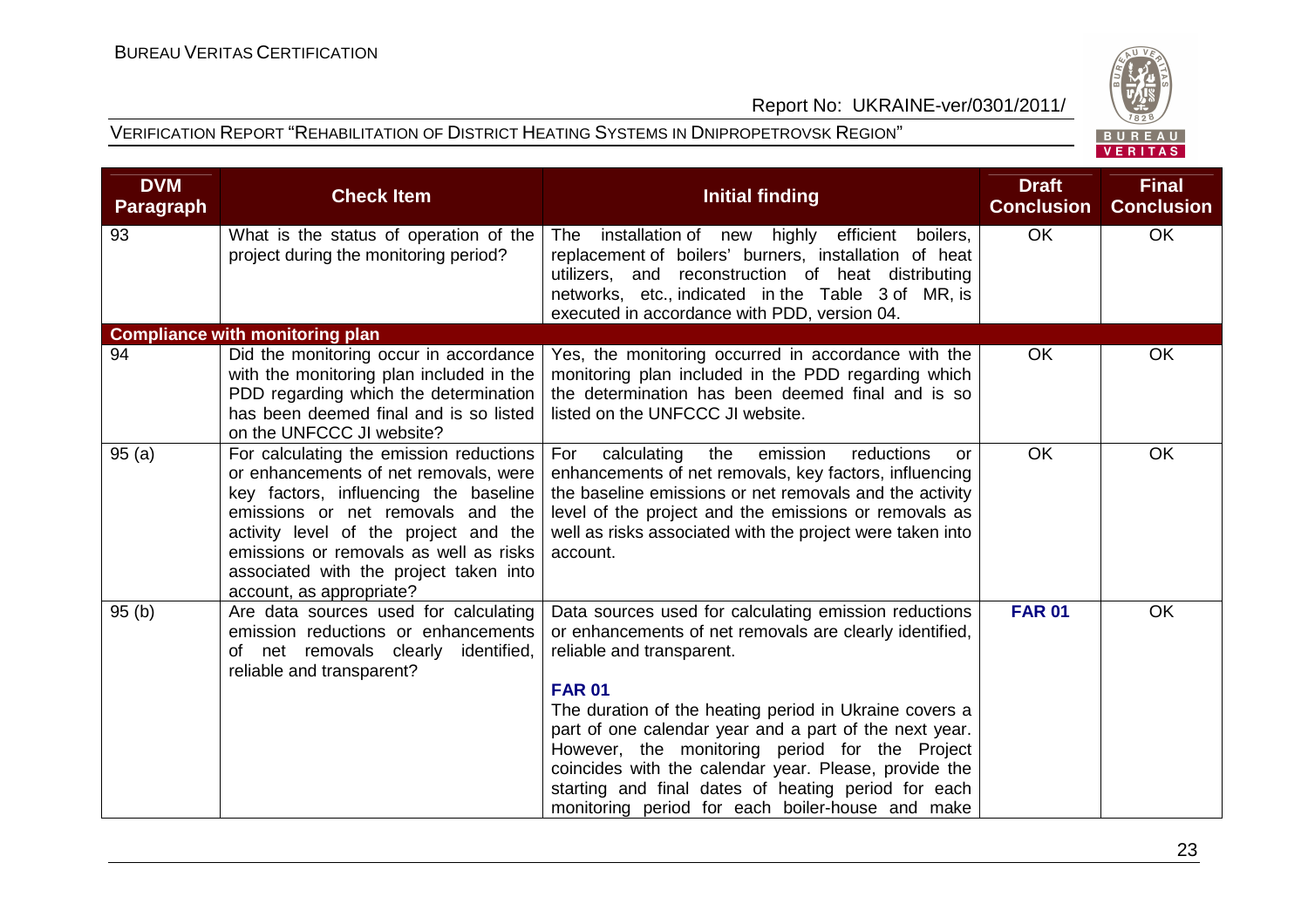



| <b>DVM</b><br><b>Paragraph</b> | <b>Check Item</b>                                                                                                                                                                                                                                                                                                                | <b>Initial finding</b>                                                                                                                                                                                                                                                                                                                                                      | <b>Draft</b><br><b>Conclusion</b> | <b>Final</b><br><b>Conclusion</b> |
|--------------------------------|----------------------------------------------------------------------------------------------------------------------------------------------------------------------------------------------------------------------------------------------------------------------------------------------------------------------------------|-----------------------------------------------------------------------------------------------------------------------------------------------------------------------------------------------------------------------------------------------------------------------------------------------------------------------------------------------------------------------------|-----------------------------------|-----------------------------------|
|                                |                                                                                                                                                                                                                                                                                                                                  | corresponding corrections in the calculations.                                                                                                                                                                                                                                                                                                                              |                                   |                                   |
| 95(c)                          | Are emission factors, including default<br>emission factors, if used for calculating<br>emission<br>reductions<br>the<br>or<br>enhancements<br>of<br>net<br>removals,<br>carefully<br>selected<br>balancing<br>by<br>and reasonableness, and<br>accuracy<br>appropriately justified of the choice?                               | The emission factors, including default emission<br>factors, used for calculating the emission reductions or<br>enhancements of net removals, are selected by<br>carefully balancing accuracy and reasonableness, and<br>appropriately justified of the choice.                                                                                                             | <b>OK</b>                         | <b>OK</b>                         |
| 95(d)                          | Is the calculation of emission reductions<br>or enhancements of net removals based<br>on conservative assumptions and the<br>plausible scenarios<br>in<br>most<br>a a<br>transparent manner?                                                                                                                                     | The calculation of emission reductions is based on<br>conservative assumptions and the most plausible<br>scenarios in a transparent manner.<br><b>CAR 03</b><br>There are references to the Annexes 1-14 in the<br>MR. However, only Annex 1 is included<br>the<br>to<br>document. Please specify in MR that Annexes 2-14 are<br>issued as separate additional Excel files. | <b>CAR 03</b>                     | <b>OK</b>                         |
|                                | <b>Applicable to JI SSC projects only</b>                                                                                                                                                                                                                                                                                        |                                                                                                                                                                                                                                                                                                                                                                             |                                   |                                   |
| 96                             | Is the relevant threshold to be classified<br>as JI SSC project not exceeded during<br>the monitoring period on an annual<br>average basis?<br>If the threshold is exceeded, is the<br>maximum emission reduction level<br>estimated in the PDD for the JI SSC<br>project or the bundle for the monitoring<br>period determined? | N/A                                                                                                                                                                                                                                                                                                                                                                         | N/A                               | N/A                               |
|                                | Applicable to bundled JI SSC projects only                                                                                                                                                                                                                                                                                       |                                                                                                                                                                                                                                                                                                                                                                             |                                   |                                   |
| 97(a)                          | Has the composition of the bundle not<br>changed from that is stated in F-JI-<br><b>SSCBUNDLE?</b>                                                                                                                                                                                                                               | N/A                                                                                                                                                                                                                                                                                                                                                                         | N/A                               | N/A                               |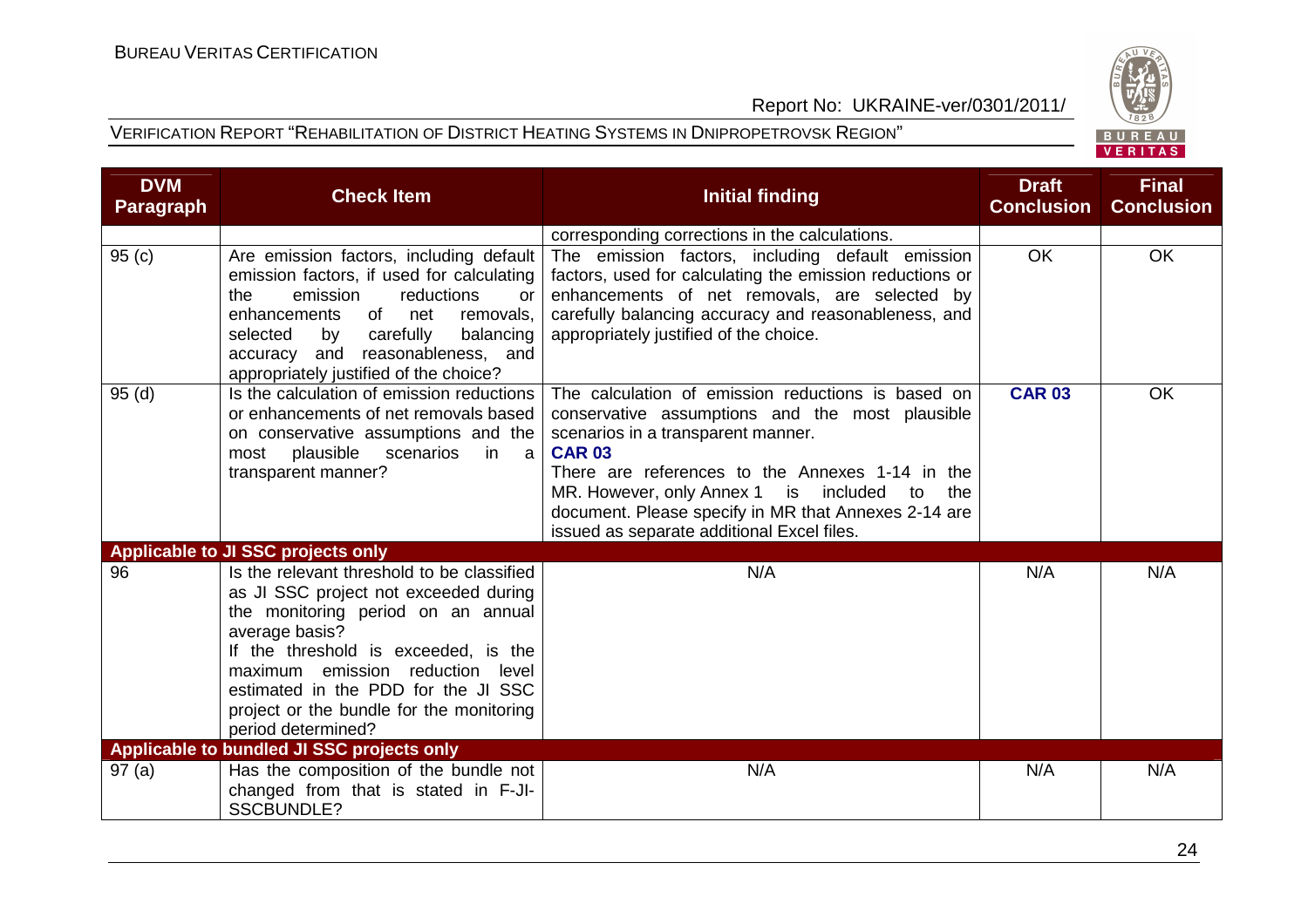



| <b>DVM</b><br><b>Paragraph</b> | <b>Check Item</b>                                                                                                                                                                                                                                                                                                                             | <b>Initial finding</b>                                                                                                                                                                                                   | <b>Draft</b><br><b>Conclusion</b> | <b>Final</b><br><b>Conclusion</b> |
|--------------------------------|-----------------------------------------------------------------------------------------------------------------------------------------------------------------------------------------------------------------------------------------------------------------------------------------------------------------------------------------------|--------------------------------------------------------------------------------------------------------------------------------------------------------------------------------------------------------------------------|-----------------------------------|-----------------------------------|
| 97(b)                          | If the determination was conducted on<br>the basis of an overall monitoring plan,<br>have the project participants submitted<br>a common monitoring report?                                                                                                                                                                                   | N/A                                                                                                                                                                                                                      | N/A                               | N/A                               |
| 98                             | If the monitoring is based on a<br>monitoring plan that provides for<br>overlapping monitoring periods, are the<br>monitoring periods per component of<br>the project clearly specified in the<br>monitoring report?<br>Do the monitoring periods not overlap<br>with those for which verifications were<br>already deemed final in the past? | N/A                                                                                                                                                                                                                      | N/A                               | N/A                               |
|                                | <b>Revision of monitoring plan</b>                                                                                                                                                                                                                                                                                                            |                                                                                                                                                                                                                          |                                   |                                   |
|                                | Applicable only if monitoring plan is revised by project participant                                                                                                                                                                                                                                                                          |                                                                                                                                                                                                                          |                                   |                                   |
| 99(a)                          | Did the project participants provide an<br>appropriate justification for the proposed<br>revision?                                                                                                                                                                                                                                            | N/A                                                                                                                                                                                                                      | N/A                               | N/A                               |
| 99(b)                          | Does the proposed revision improve the<br>accuracy and/or<br>applicability<br>of<br>information collected compared to the<br>plan<br>without<br>original<br>monitoring<br>changing conformity with the relevant<br>regulations for<br>rules<br>and<br>the<br>establishment of monitoring plans?                                               | N/A                                                                                                                                                                                                                      | N/A                               | N/A                               |
| <b>Data management</b>         |                                                                                                                                                                                                                                                                                                                                               |                                                                                                                                                                                                                          |                                   |                                   |
| 101(a)                         | Is the implementation of data collection<br>procedures in accordance with the<br>monitoring plan, including the quality<br>control<br>and<br>quality<br>assurance                                                                                                                                                                             | The implementation of data collection procedures are<br>in accordance with the monitoring plan included in the<br>determined PDD. The verification team confirms<br>effectiveness of existing management and operational | <b>CAR 04</b>                     | OK                                |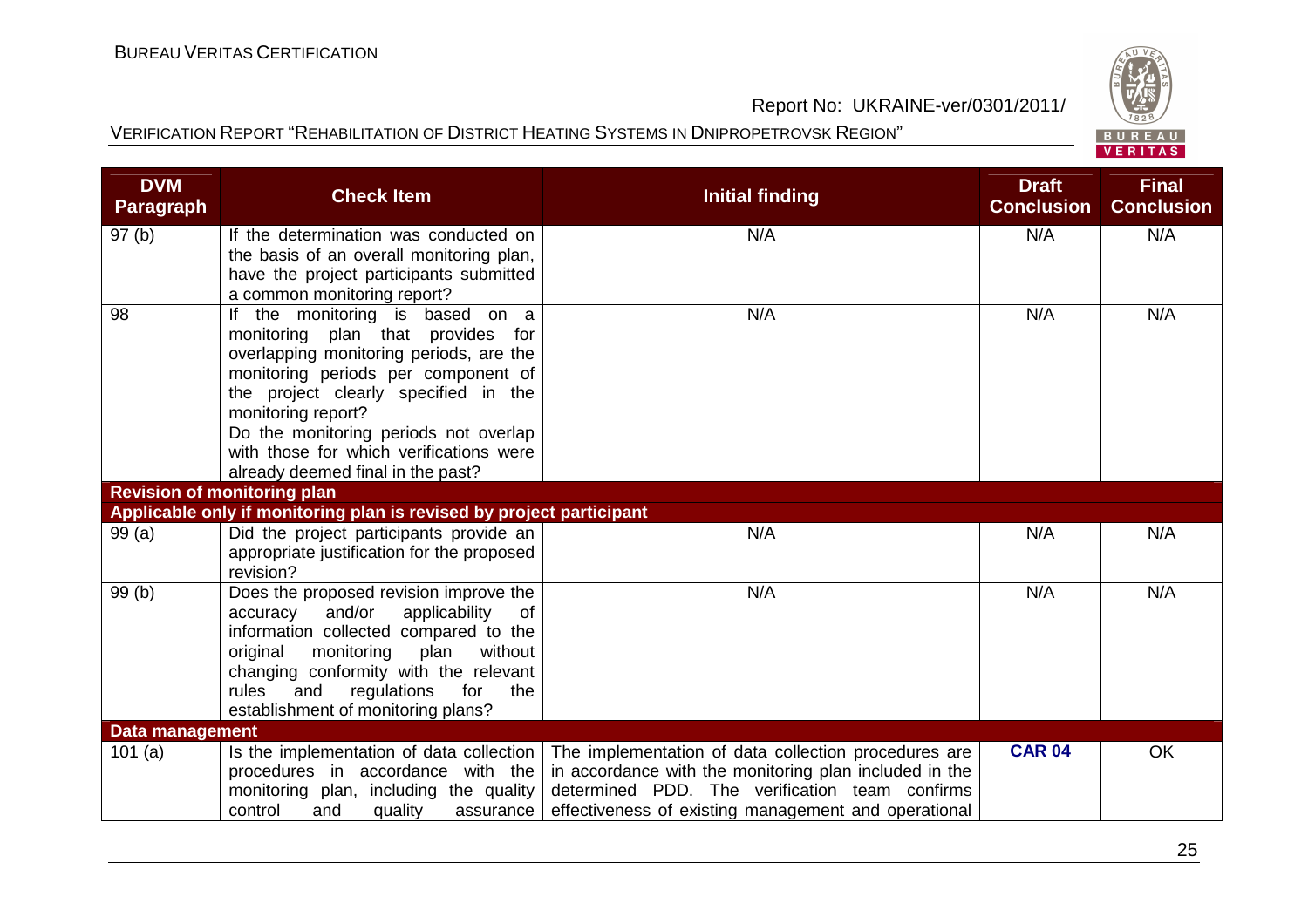

|  |  | R II R F A I |  |  |  |
|--|--|--------------|--|--|--|
|  |  | VERITAS      |  |  |  |

| <b>DVM</b><br><b>Paragraph</b> | <b>Check Item</b>                                                                                                 | <b>Initial finding</b>                                                                                                                                                                                                                                                                                                                                                                                                                                | <b>Draft</b><br><b>Conclusion</b> | <b>Final</b><br><b>Conclusion</b> |
|--------------------------------|-------------------------------------------------------------------------------------------------------------------|-------------------------------------------------------------------------------------------------------------------------------------------------------------------------------------------------------------------------------------------------------------------------------------------------------------------------------------------------------------------------------------------------------------------------------------------------------|-----------------------------------|-----------------------------------|
|                                | procedures?                                                                                                       | systems and found them eligible for reliable project<br>monitoring.<br><b>CAR 04</b><br>Please explain why it is specified in the section C.2. of<br>the MR that there were no third parties involved in<br>quality assurance and control measures, while in<br>section B.1.3. it is indicated that the periodic inspection<br>of measuring equipment is held by the third parties<br>involved. Please provide an explanation or make<br>corrections. |                                   |                                   |
| 101(b)                         | the function of<br>the<br>monitoring<br>Is.<br>calibration<br>equipment, including<br>its<br>status, is in order? | The functions of monitoring equipment, including its<br>calibration status, are in order.                                                                                                                                                                                                                                                                                                                                                             | <b>OK</b>                         | OK                                |
| 101(c)                         | Are the evidence and records used for<br>the monitoring maintained in a traceable<br>manner?                      | Yes, the evidence and records used for the monitoring<br>are maintained in a traceable manner.                                                                                                                                                                                                                                                                                                                                                        | <b>OK</b>                         | <b>OK</b>                         |
| $101$ (d)                      | Is the data collection and management<br>system for the project in accordance<br>with the monitoring plan?        | Yes, data collection and management system for the<br>project is in accordance with the monitoring plan<br><b>CL 01</b><br>Please provide an education/training schedule for the<br>monitoring period of personnel working with the project<br>equipment.                                                                                                                                                                                             | <b>CL 01</b>                      | <b>OK</b>                         |
|                                | Verification regarding programs of activities (additional elements for assessment)                                |                                                                                                                                                                                                                                                                                                                                                                                                                                                       |                                   |                                   |
| 102                            | Is any JPA that has not been added to<br>the JI PoA not verified?                                                 | N/A                                                                                                                                                                                                                                                                                                                                                                                                                                                   | N/A                               | N/A                               |
| 103                            | the verification based on<br>the<br>ls.<br>monitoring reports of all JPAs to be<br>verified?                      | N/A                                                                                                                                                                                                                                                                                                                                                                                                                                                   | N/A                               | N/A                               |
| 103                            | verification<br>the<br>the<br>ensure<br>Does<br>accuracy and conservativeness of the                              | N/A                                                                                                                                                                                                                                                                                                                                                                                                                                                   | N/A                               | N/A                               |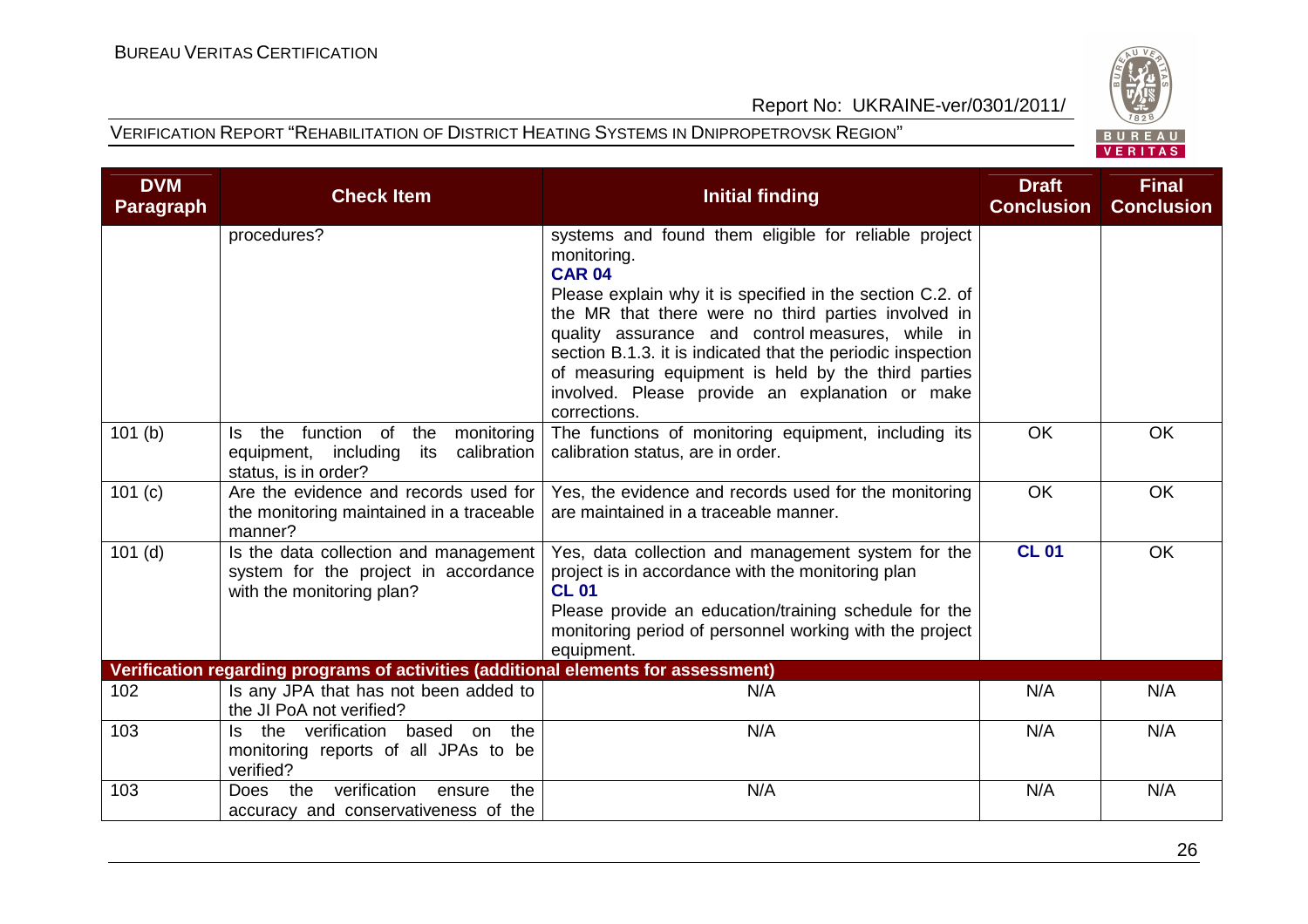

|  | ----   |  |
|--|--------|--|
|  | ERITAS |  |

| <b>DVM</b><br><b>Paragraph</b> | <b>Check Item</b>                                                                                                                                                                                                                                                                                                                                                                                                                                                                                                                                                                                                                                                                                                                               | <b>Initial finding</b> | <b>Draft</b><br><b>Conclusion</b> | <b>Final</b><br><b>Conclusion</b> |
|--------------------------------|-------------------------------------------------------------------------------------------------------------------------------------------------------------------------------------------------------------------------------------------------------------------------------------------------------------------------------------------------------------------------------------------------------------------------------------------------------------------------------------------------------------------------------------------------------------------------------------------------------------------------------------------------------------------------------------------------------------------------------------------------|------------------------|-----------------------------------|-----------------------------------|
|                                | emission reductions or enhancements<br>of removals generated by each JPA?                                                                                                                                                                                                                                                                                                                                                                                                                                                                                                                                                                                                                                                                       |                        |                                   |                                   |
| 104                            | Does the monitoring period not overlap<br>with previous monitoring periods?                                                                                                                                                                                                                                                                                                                                                                                                                                                                                                                                                                                                                                                                     | N/A                    | N/A                               | N/A                               |
| 105                            | If the AIE learns of an erroneously<br>included JPA, has the AIE informed the<br>JISC of its findings in writing?                                                                                                                                                                                                                                                                                                                                                                                                                                                                                                                                                                                                                               | N/A                    | N/A                               | N/A                               |
|                                | Applicable to sample-based approach only                                                                                                                                                                                                                                                                                                                                                                                                                                                                                                                                                                                                                                                                                                        |                        |                                   |                                   |
| 106                            | Does the sampling plan prepared by the<br>AIE:<br>(a) Describe its sample selection, taking<br>into<br>account that:<br>(i) For each verification that uses a<br>sample-based approach, the sample<br>shall<br>selection<br>be<br>sufficiently<br>representative of the JPAs in the JI<br>PoA such extrapolation to all JPAs<br>identified for that verification is<br>reasonable, taking<br>into<br>account<br>differences among the characteristics<br>of JPAs, such as:<br>- The types of JPAs;<br>- The complexity of the applicable<br>technologies and/or measures used;<br>- The geographical location of each<br>JPA:<br>- The amounts of expected emission<br>reductions of the JPAs being verified;<br>- The number of JPAs for which | N/A                    | N/A                               | N/A                               |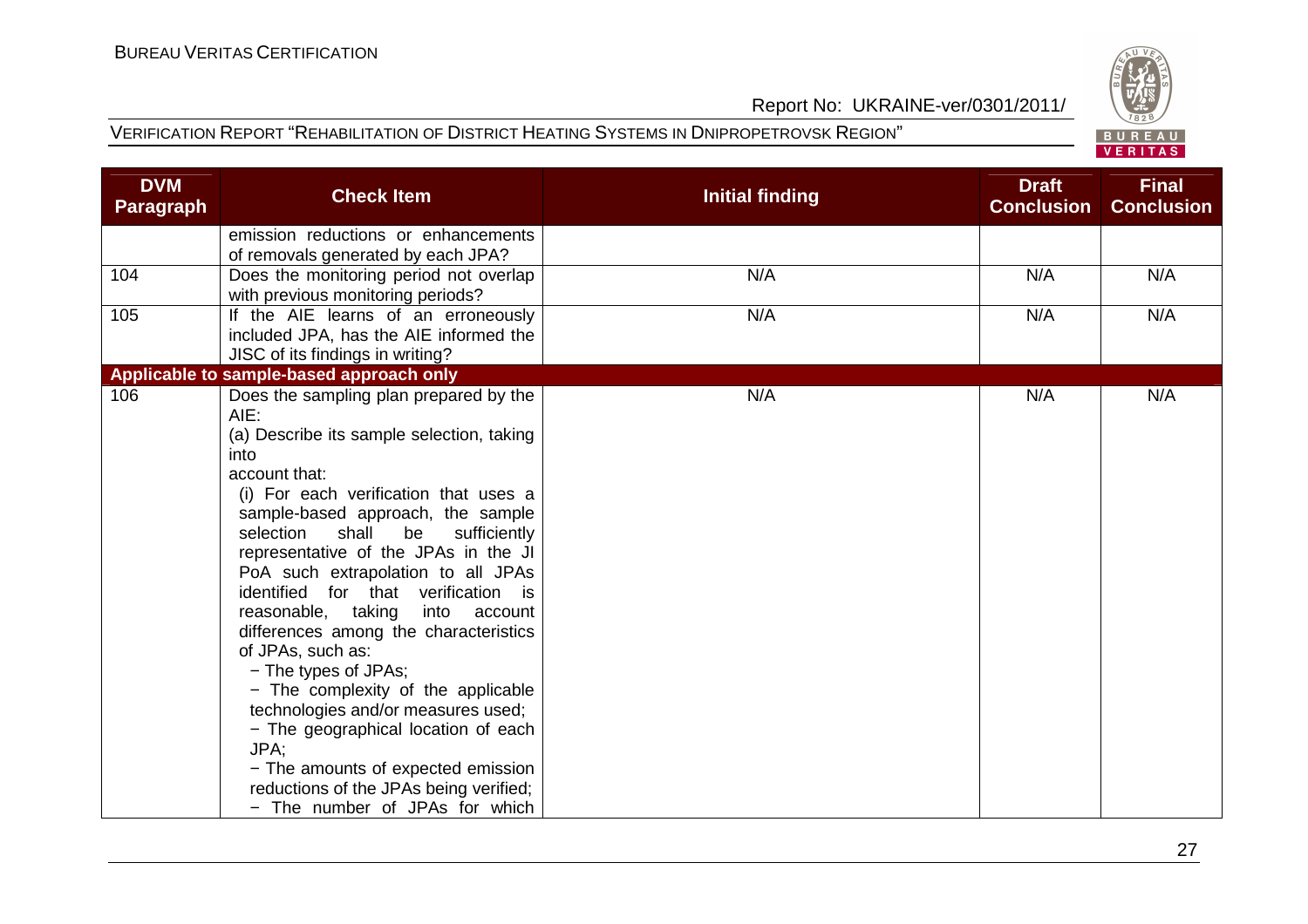

| <b>DVM</b><br><b>Paragraph</b> | <b>Check Item</b>                                                                                                                                                                                                                                                                                                                                                                        | <b>Initial finding</b> | <b>Draft</b><br><b>Conclusion</b> | <b>Final</b><br><b>Conclusion</b> |
|--------------------------------|------------------------------------------------------------------------------------------------------------------------------------------------------------------------------------------------------------------------------------------------------------------------------------------------------------------------------------------------------------------------------------------|------------------------|-----------------------------------|-----------------------------------|
|                                | emission<br>reductions<br>being<br>are<br>verified;<br>- The length of monitoring periods of<br>the JPAs being verified; and<br>- The samples selected for prior<br>verifications, if any?                                                                                                                                                                                               |                        |                                   |                                   |
| 107                            | sampling plan ready<br>for<br>the<br>Is<br>publication through the secretariat along<br>with the verification report<br>and<br>supporting documentation?                                                                                                                                                                                                                                 | N/A                    | N/A                               | N/A                               |
| 108                            | Has the AIE made site inspections of at<br>least the square root of the number of<br>total JPAs, rounded to the upper whole<br>number? If the AIE makes no site<br>inspections or fewer site inspections<br>than the square root of the number of<br>total JPAs, rounded to the upper whole<br>number, then does the AIE provide a<br>reasonable<br>explanation<br>and<br>justification? | N/A                    | N/A                               | N/A                               |
| 109                            | Is the sampling plan available for<br>submission to the secretariat for the<br>JISC.s ex ante assessment? (Optional)                                                                                                                                                                                                                                                                     | N/A                    | N/A                               | N/A                               |
| 110                            | If the AIE learns of a fraudulently<br>included JPA, a fraudulently monitored<br>JPA or an inflated number of emission<br>reductions claimed in a JI PoA, has the<br>AIE informed the JISC of the fraud in<br>writing?                                                                                                                                                                   | N/A                    | N/A                               | N/A                               |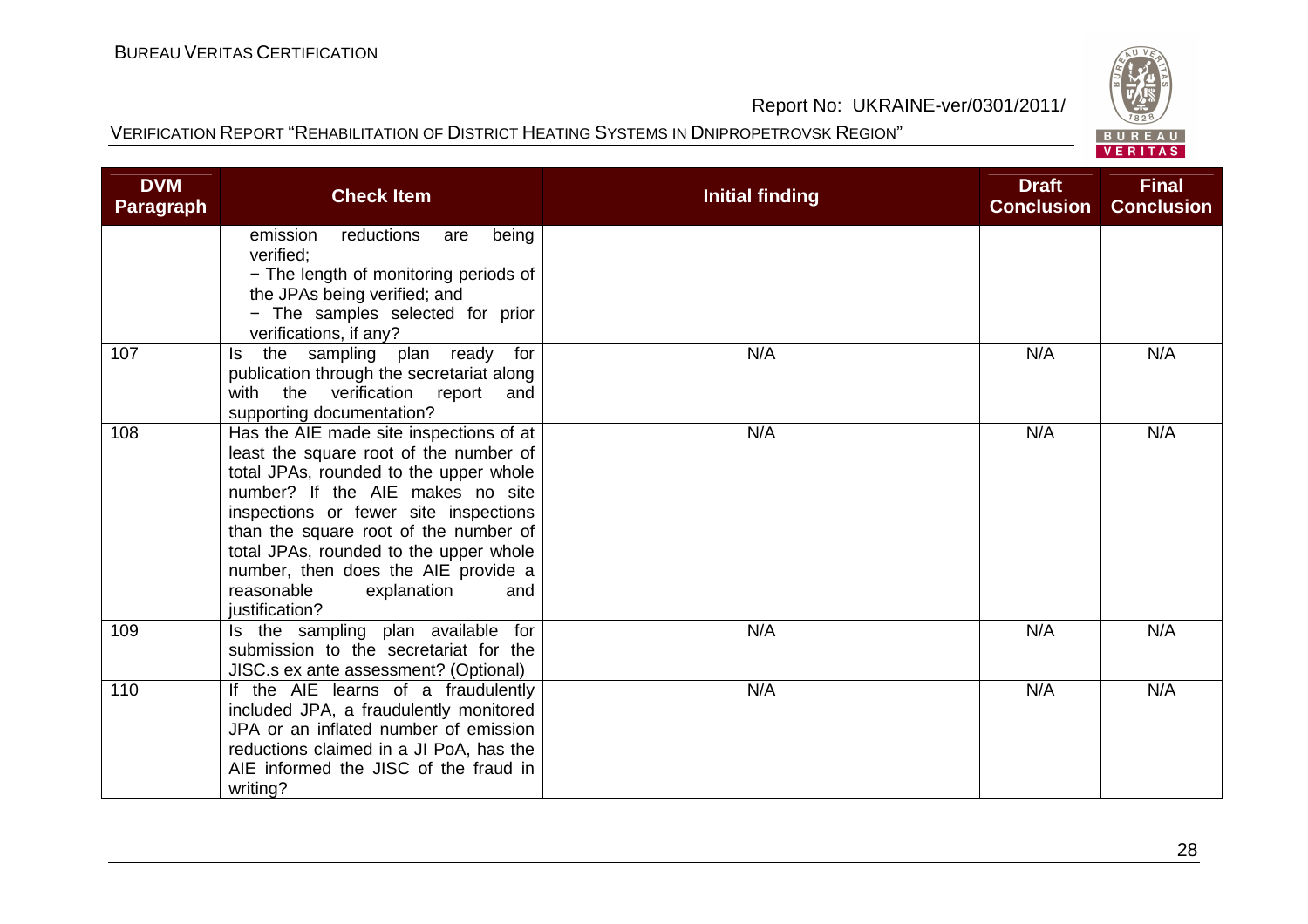## VERIFICATION REPORT "REHABILITATION OF DISTRICT HEATING SYSTEMS IN DNIPROPETROVSK REGION"



#### **Table 2 Resolution of Corrective Action and Clarification Requests**

| Draft report clarifications and corrective<br>action requests by validation team                                                                                                                                                                                                                                                                                                                 | Ref. to<br>checklist<br>question in<br>table 1 | <b>Summary of project participant</b><br>response                                                                                                 | <b>Verification team conclusion</b>                                                                   |
|--------------------------------------------------------------------------------------------------------------------------------------------------------------------------------------------------------------------------------------------------------------------------------------------------------------------------------------------------------------------------------------------------|------------------------------------------------|---------------------------------------------------------------------------------------------------------------------------------------------------|-------------------------------------------------------------------------------------------------------|
| <b>CAR 01.</b><br>The project title indicated in the MR does not<br>correspond to<br>the<br>one specified in<br>the<br>written project<br>approval. Please, make<br>the<br>appropriate corrections.                                                                                                                                                                                              | 90                                             | As of the date of 22/08/11 the title of<br>the project given in MR corresponds<br>to that indicated in the Letters of<br>approval of the project. | The clarification and subsequent<br>corrections<br>found<br>were<br>appropriate. The issue is closed. |
| <b>CAR 02</b><br>The actual (stated in the MR) and estimated<br>(stated in the PDD) amount of ERUs differs<br>significantly. Please, add a comparison of the<br>values to the MR and provide justification of the<br>difference.                                                                                                                                                                 | 92                                             | The corresponding information is<br>added to the MRs version 02.                                                                                  | The issue is closed based on due<br>corrections made.                                                 |
| <b>CAR 03</b><br>There are references to the Annexes 1-14 in the<br>MR. However, only Annex 1 is included to the<br>document. Please specify in MR that Annexes 2-<br>14 are issued as separate additional Excel files.                                                                                                                                                                          | 95(d)                                          | It is added in the MRs version 02.                                                                                                                | The issue is closed based on due<br>corrections made in the MR.                                       |
| <b>CAR 04</b><br>Please explain why it is specified in the section<br>C.2. of the MR that there were no third parties<br>involved<br>in<br>quality<br>assurance<br>and<br>control measures, while in section B.1.3. it is<br>indicated that the periodic inspection<br>of<br>measuring equipment is held by the third parties<br>involved. Please provide an explanation or make<br>corrections. | 101 $(a)$                                      | corresponding information is<br>The<br>added in the MRs version 02.                                                                               | The issue is closed based on due<br>corrections made in the MR.                                       |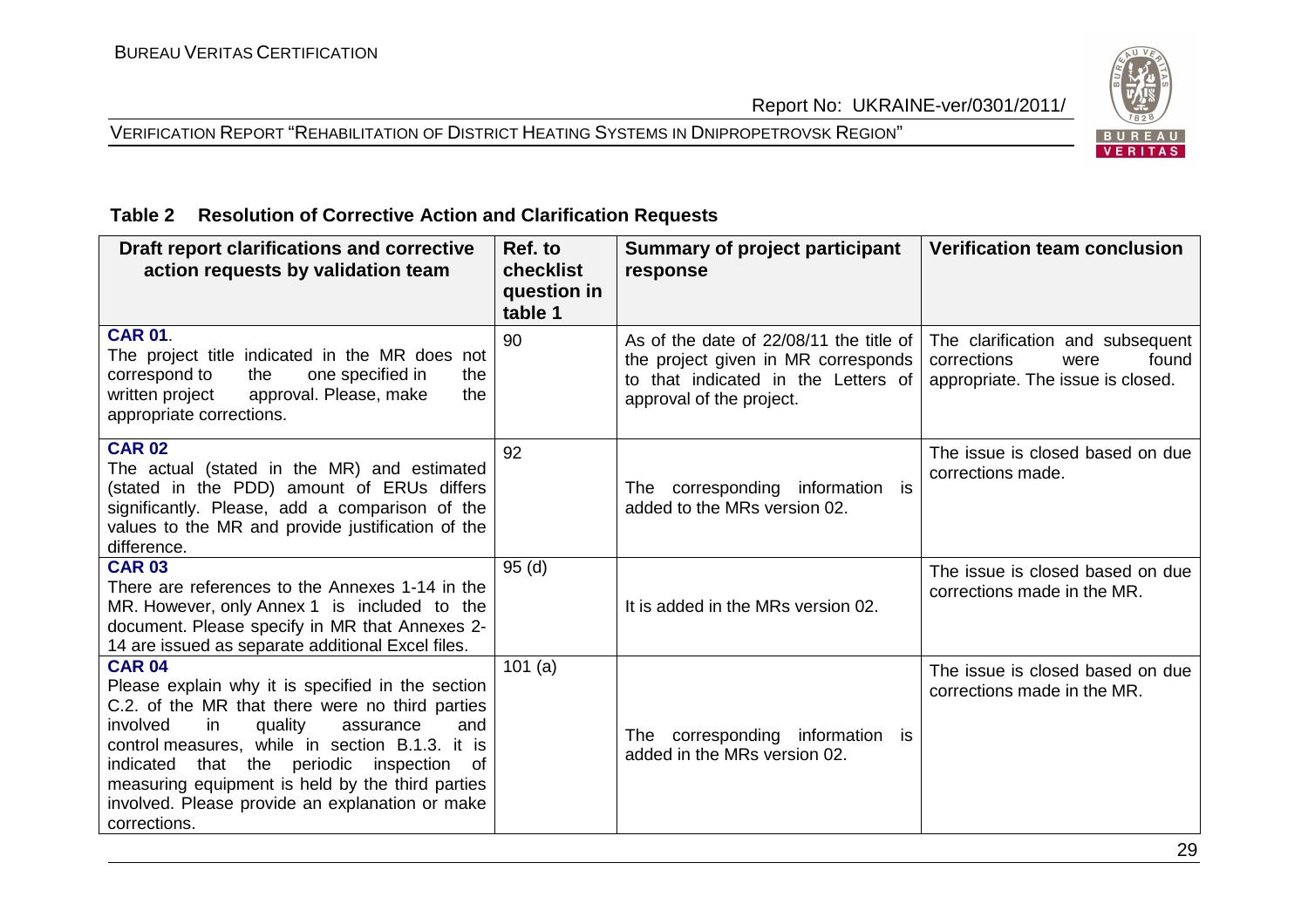

| <b>FAR 01</b><br>The duration of the heating period in Ukraine<br>covers a part of one calendar year and a part of<br>the next year. However, the monitoring period for<br>the Project coincides with the calendar year.<br>Please, provide the starting and final dates of<br>heating period for each monitoring period for each<br>boiler-house and make corresponding corrections<br>in the calculations.<br><b>CL 01</b> | 95(b)     | In FAR the heating season is The issue will be checked during<br>mentioned, which usually lasts from<br>October to April of the next year.<br>In the project purposely the term<br>"heating period" is used, which covers<br>the operational time of a boiler-house<br>for heating during one calendar year,<br>i.e. the heating period consists of<br>parts of the two heating seasons,<br>namely from January 1 till the end of<br>a heating season and from the date<br>of the beginning of a heating season<br>till December 31 of a reported year.<br>The heating period is determined for<br>each boiler-house and is referred in<br>MRs.<br>Dates of the beginning and end of<br>heating seasons are<br>not the<br>monitoring parameters (just heating<br>period duration is the parameter), so<br>these dates are not specified in the<br>MRs.<br>The information about heating period<br>duration, including dates of the<br>beginning<br>and end of<br>heating<br>seasons for each monitoring period<br>for enterprises mentioned in MRs,<br>may be provided as additional<br>information. | the next periodic verification.                               |
|------------------------------------------------------------------------------------------------------------------------------------------------------------------------------------------------------------------------------------------------------------------------------------------------------------------------------------------------------------------------------------------------------------------------------|-----------|------------------------------------------------------------------------------------------------------------------------------------------------------------------------------------------------------------------------------------------------------------------------------------------------------------------------------------------------------------------------------------------------------------------------------------------------------------------------------------------------------------------------------------------------------------------------------------------------------------------------------------------------------------------------------------------------------------------------------------------------------------------------------------------------------------------------------------------------------------------------------------------------------------------------------------------------------------------------------------------------------------------------------------------------------------------------------------------------------|---------------------------------------------------------------|
| Please provide an education/training schedule for<br>the monitoring period of personnel working with                                                                                                                                                                                                                                                                                                                         | $101$ (d) | heating<br>that   The<br><b>District</b><br>enterprises<br>implement<br>the<br>project<br>provide  <br>personnel retraining according to the                                                                                                                                                                                                                                                                                                                                                                                                                                                                                                                                                                                                                                                                                                                                                                                                                                                                                                                                                         | found<br>response<br>was<br>appropriate. The issue is closed. |